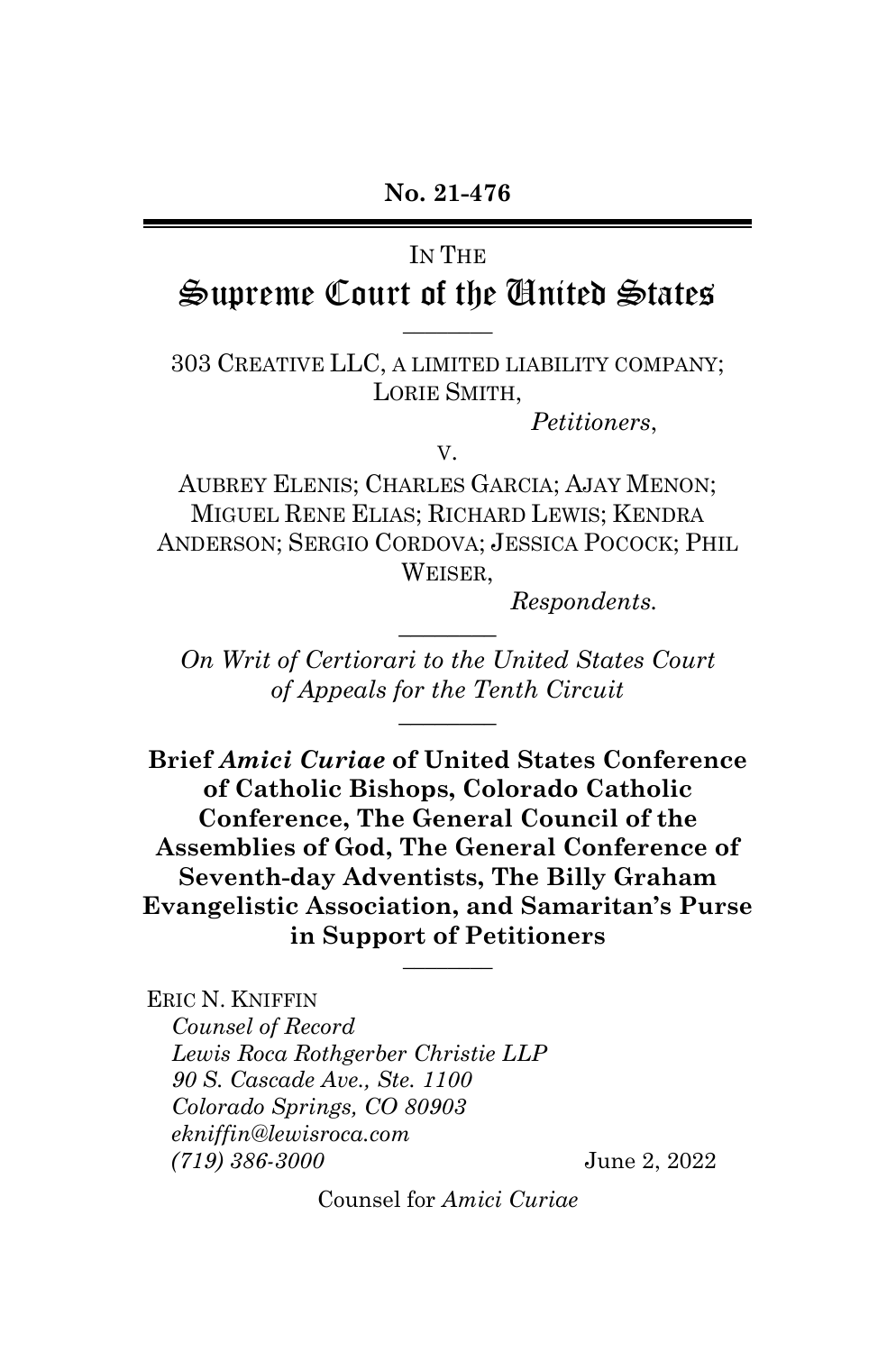# **TABLE OF CONTENTS**

|                                                                                                                               | Page |
|-------------------------------------------------------------------------------------------------------------------------------|------|
|                                                                                                                               |      |
|                                                                                                                               |      |
| INTERESTS OF AMICI CURIAE 1                                                                                                   |      |
|                                                                                                                               |      |
|                                                                                                                               |      |
| This Court has frequently invoked the<br>L.<br>Free Speech Clause to protect the rights                                       |      |
| $A_{1}$                                                                                                                       |      |
| Viewpoint Discrimination Cases 13<br>$B_{\cdot}$                                                                              |      |
| Compelled Speech Cases15<br>$C_{\cdot}$                                                                                       |      |
| II. There is a pressing need for the Court to<br>clarify how the compelled speech<br>doctrine applies to wedding-vendor cases |      |
| Courts are divided on how to apply<br>$\mathbf{A}$<br>compelled speech doctrine to<br>wedding-vendor cases19                  |      |
| A strong compelled speech decision<br>В.<br>could help alleviate increased<br>polarization along religious and                |      |
|                                                                                                                               |      |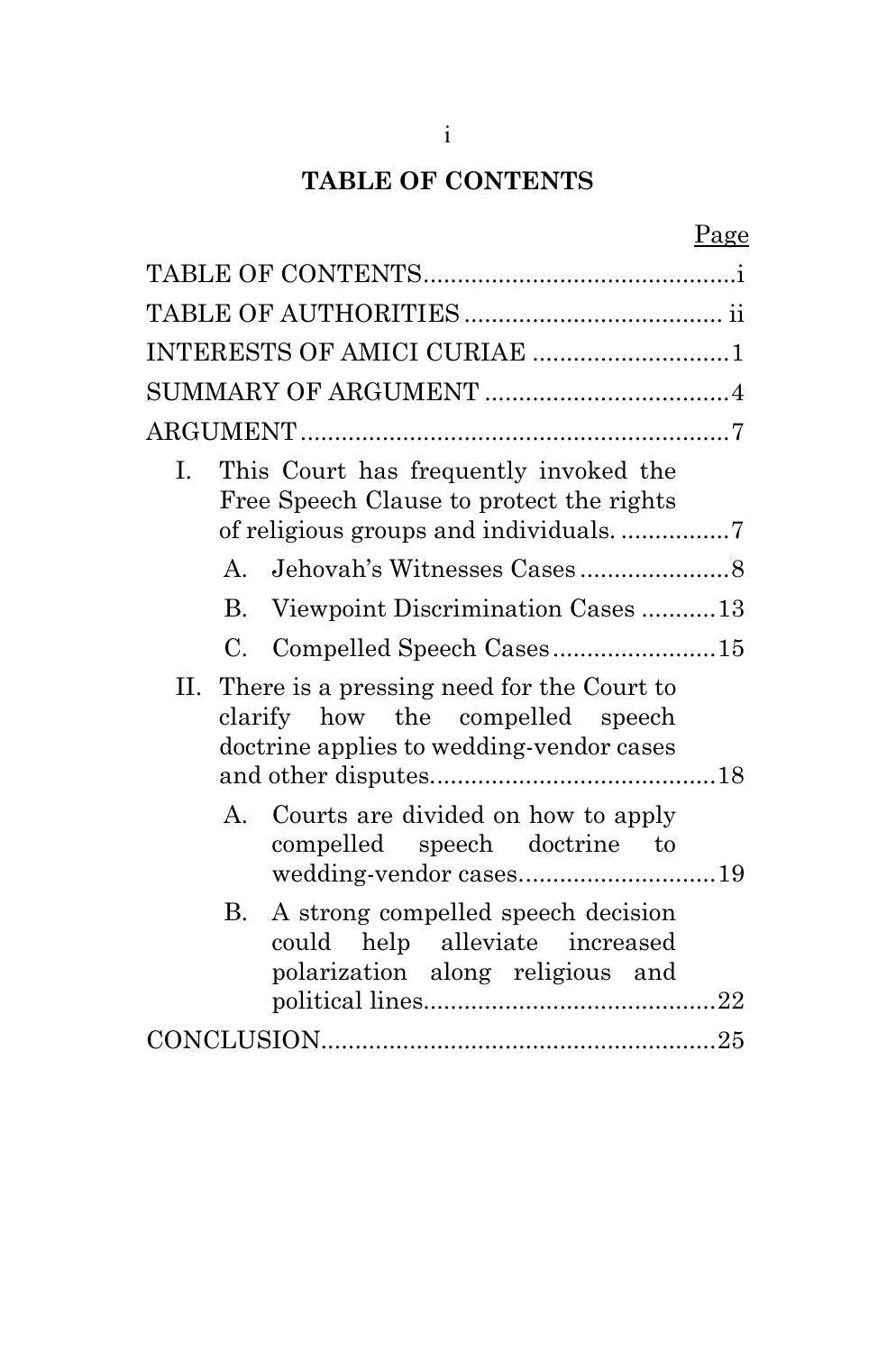# **TABLE OF AUTHORITIES**

# **CASES**

| Board of Education v. Mergens,                 |
|------------------------------------------------|
|                                                |
| Brush & Nib Studio, LC v. City of Phoenix,     |
|                                                |
| Capitol Square Rev. & Advisory Bd. v. Pinette, |
|                                                |
| Elaine Photography, LLC v. Willock,            |
|                                                |
| Gertz v. Robert Welch, Inc.,                   |
|                                                |
| Good News Club v. Milford Cent. Sch. Dist.,    |
|                                                |
| Hurley v. Irish-Am. Gay, Lesbian and Bisexual  |
| Group of Boston, 515 U.S. 557 (1995) 15, 16    |
| Klein v. Or. Bureau of Labor & Indus.,         |
|                                                |
| Lamb's Chapel v. Ctr. Moriches Union Free Sch. |
|                                                |
| Lee v. Weisman,                                |
|                                                |
| Little Sisters of the Poor v. Pennsylvania,    |
|                                                |
| Masterpiece Cakeshop, Ltd. v. Colo. Civ. Rts.  |
| Comm'n, 138 S. Ct. 1719 (2018) 4, 16, 21, 22   |
| McCutcheon v. FEC,                             |
|                                                |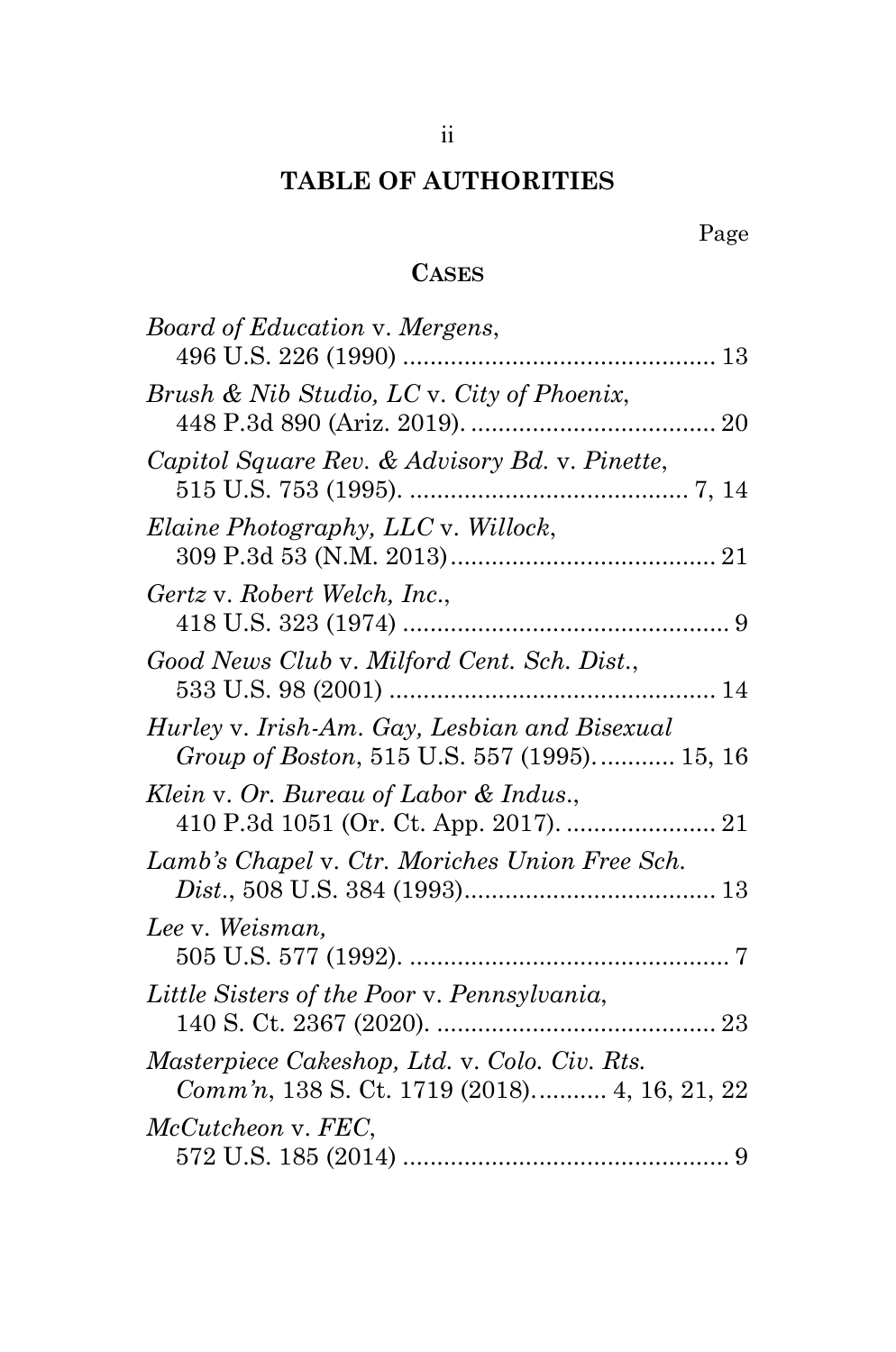| NIFLA v. Becerra,                                 |
|---------------------------------------------------|
|                                                   |
| Obergefell v. Hodges,                             |
|                                                   |
| <i>Religious Sisters of Mercy v. Azar,</i>        |
|                                                   |
| Rosenberger v. Rector & Visitors of Univ. of Va., |
|                                                   |
| State v. Arlene's Flowers, Inc.,                  |
| Telescope Media Group v. Lucero,                  |
| <i>Terminiello v. City of Chicago,</i>            |
|                                                   |
| W. Va. Bd. Of Ed. v. Barnette,                    |
|                                                   |
| Widmar v. Vincent,                                |
|                                                   |
| Wooley v. Maynard,                                |
|                                                   |
|                                                   |

# **OTHER AUTHORITIES**

| Compl., Cath. Benefits Ass'n v. Sebelius, 24 F. |  |
|-------------------------------------------------|--|
| Supp. 3d 1094 (W.D. Okla. 2014) (Case 5:14-cv-  |  |
|                                                 |  |
| Douglas Laycock, Freedom of Speech That Is Both |  |
| Religious and Political, 29 U.C. Davis L. Rev.  |  |
|                                                 |  |
| Douglas Laycock, The Wedding-Vendor Cases, 41   |  |
| Harv. J.L. & Pub. Pol'y 49 (2018).  20          |  |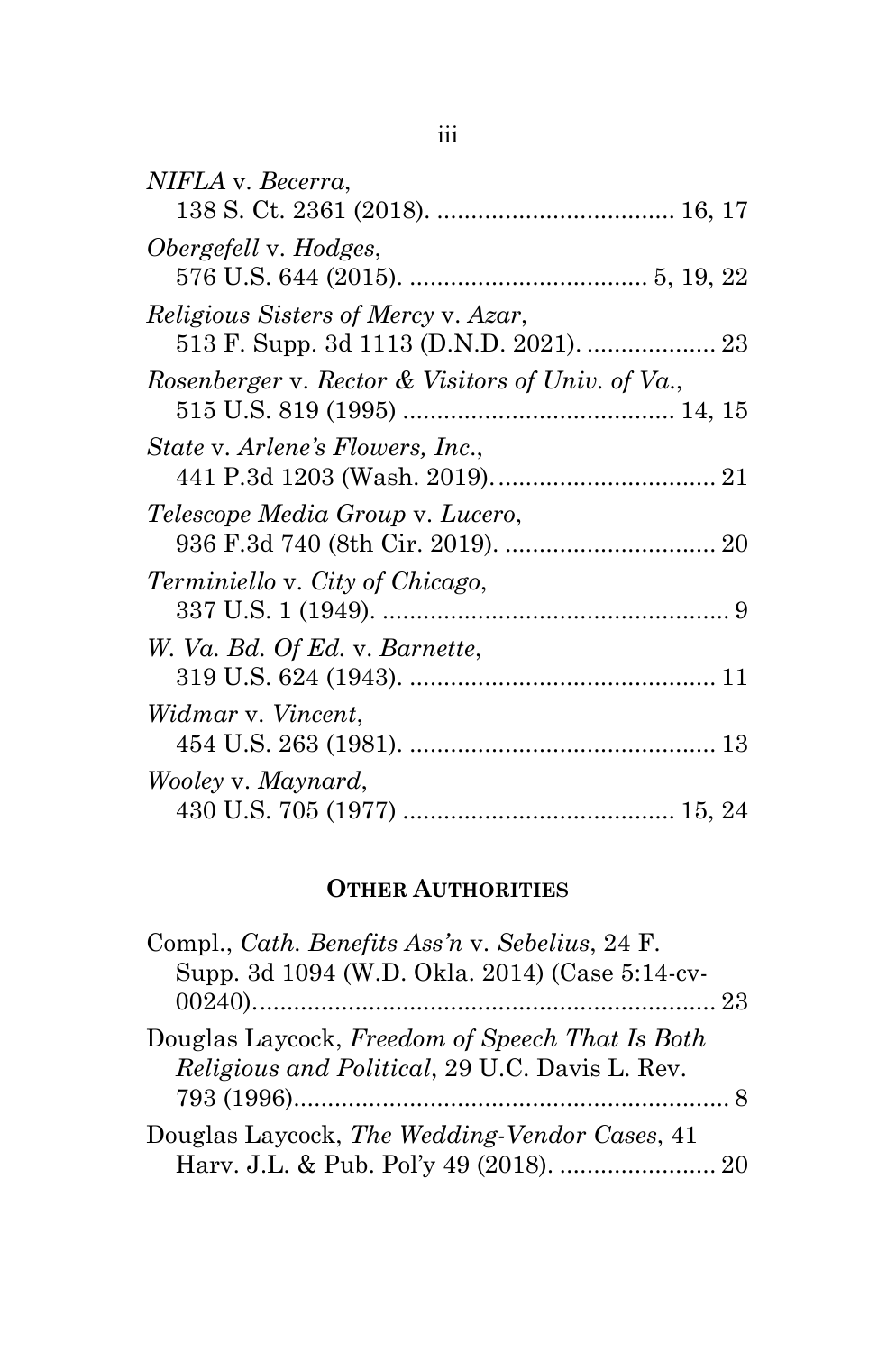| John E. Taylor, Why Student Religious Speech Is<br>Speech, 110 W. Va. L. Rev. 223 (2007) 13                                                                                     |
|---------------------------------------------------------------------------------------------------------------------------------------------------------------------------------|
| Mark Tushnet, The Redundant Free Exercise                                                                                                                                       |
| Mark W. Cordes, Religion As Speech: The Growing<br>Role of Free Speech Jurisprudence in Protecting<br><i>Religious Liberty</i> , 38 Sw. L. Rev. 235 (2008) 7, 10                |
| Neil M. Richards, The "Good War," the Jehovah's<br>Witnesses, and the First Amendment, 87 Va. L.                                                                                |
| Pls.' Mem. for Prelim. Inj. at 30-33, Religious<br>Sisters of Mercy v. Azar, 513 F. Supp. 3d 1113                                                                               |
| Robert K. Vischer, Conscience in Context:<br>Pharmacist Rights and the Eroding Moral<br>Marketplace, 17 Stan. L. & Pol'y Rev. 83 (2006). 18                                     |
| SAME-SEX MARRIAGE AND RELIGIOUS LIBERTY:<br>EMERGING CONFLICTS, ed. Douglas Laycock,<br>Anthony R. Picarello, Jr., and Robin Fretwell<br>Wilson (Rowman & Littlefield 2008)  19 |
| Thomas C. Berg, Minority Religions and the<br>Religion Clauses, 82 Wash. U. L.Q. 919 (2004) 11                                                                                  |
| William Shepard McAninch, A Catalyst for the<br>Evolution of Constitutional Law: Jehovah's<br><i>Witnesses in the Supreme Court, 55 U. Cin. L.</i>                              |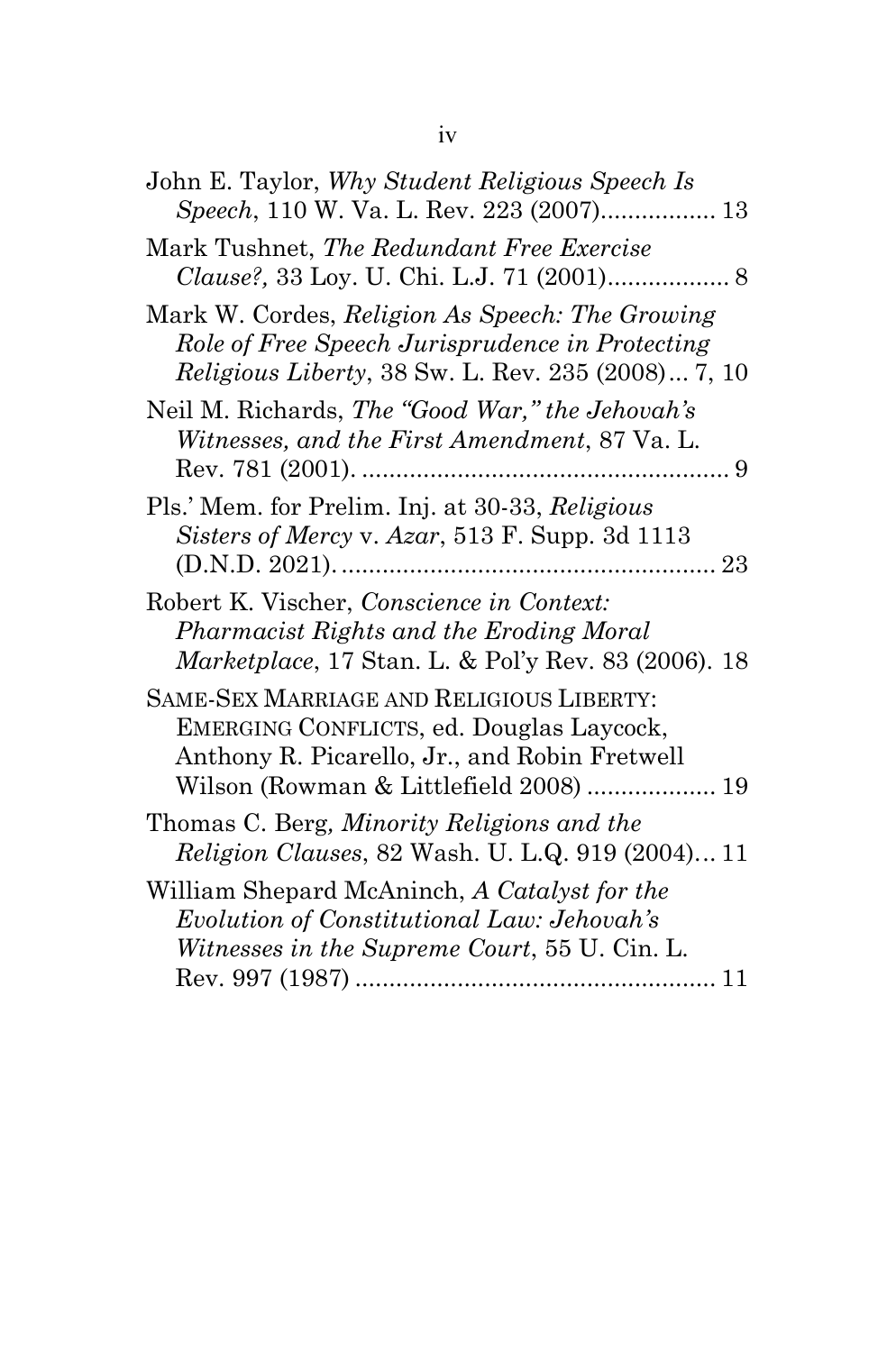#### **INTERESTS OF AMICI CURIAE**[1](#page-5-0)

The United States Conference of Catholic Bishops (USCCB) is a nonprofit corporation whose members are the active Catholic Bishops in the United States. The USCCB provides a framework and a forum for the Bishops to teach Catholic doctrine, set pastoral directions, and develop policy positions on contemporary social issues. As such, the USCCB advocates and promotes the pastoral teaching of the U.S. Catholic Bishops in such diverse areas of the nation's life as the free expression of ideas, fair employment and equal opportunity for the underprivileged, immigration, protection of the rights of parents and children, the sanctity of life, and the importance of education. Values of particular importance to the USCCB include the protection of the rights of religious organizations and religious believers under the First Amendment, and the proper development of this Court's jurisprudence in that regard.

The Colorado Catholic Conference (CCC) is the public policy voice of the three Catholic dioceses of Colorado. Basing its mission on the Gospel of Jesus Christ, as particularly expressed in Catholic social teaching and the consistent life ethic, the CCC works with other religious and secular groups in promoting the common good of the people of Colorado, including the promotion of such basic freedoms as religious exercise and speech.

<span id="page-5-0"></span> <sup>1</sup> All parties filed blanket consents to the filing of amicus briefs. No counsel for any party authored any part of this brief and no person or entity other than amicus funded its preparation or submission.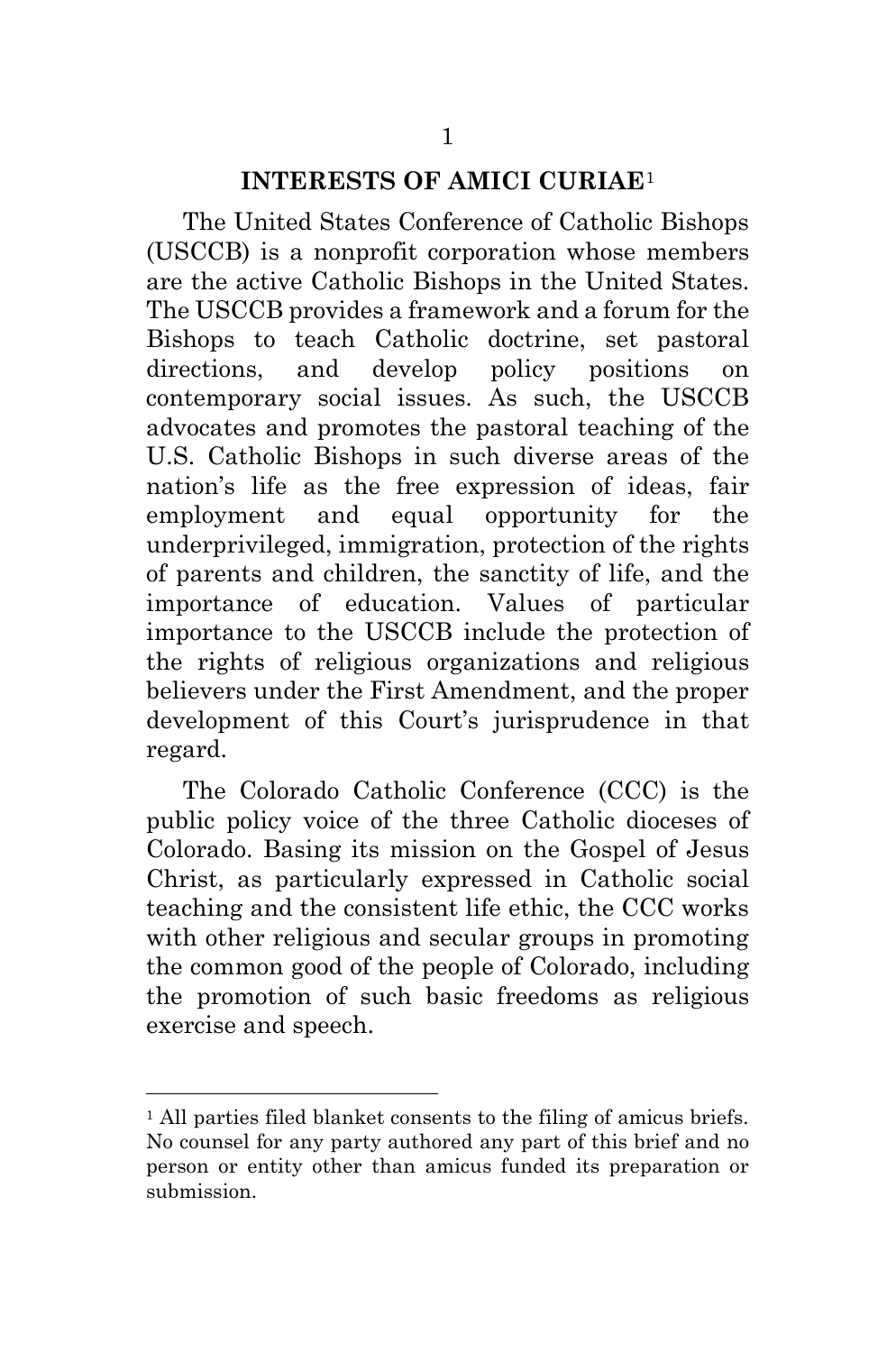The General Council of the Assemblies of God (USA), together with Assemblies of God congregations around the world, is the world's largest Pentecostal denomination. It has approximately 69 million members and adherents worldwide with nearly 13,000 churches voluntarily affiliated with the cooperative fellowship in the United States. Seventeen colleges and universities are endorsed by the Assemblies of God in the United States. Religious freedom and free speech are critically important to the Assemblies of God and its members. As part of its religious mission, the Assemblies of God actively shares the gospel of Jesus Christ around the world including the gospel's application to the issues of our day. The Assemblies of God cherishes the constitutionally-guaranteed freedom of religion and speech, and it seeks to foster a society in which religious adherents of all faiths may speak and peaceably live out the dictates of their conscience as image-bearers of God.

The General Conference of Seventh-day Adventists is the highest administrative level of the Seventh-day Adventist Church and represents more than 154,000 congregations with more than 22 million members worldwide, including 6,300 congregations and more than 1.2 million members in the United States. In the United States, the work of the church is divided between 51 conferences, eight union conferences, the North American Division and finally the General Conference itself. The General Conference has a strong interest in protecting free speech for both itself and its members.

The Billy Graham Evangelistic Association ("BGEA") was founded by Billy Graham in 1950 and, continuing the lifelong work of Billy Graham, exists to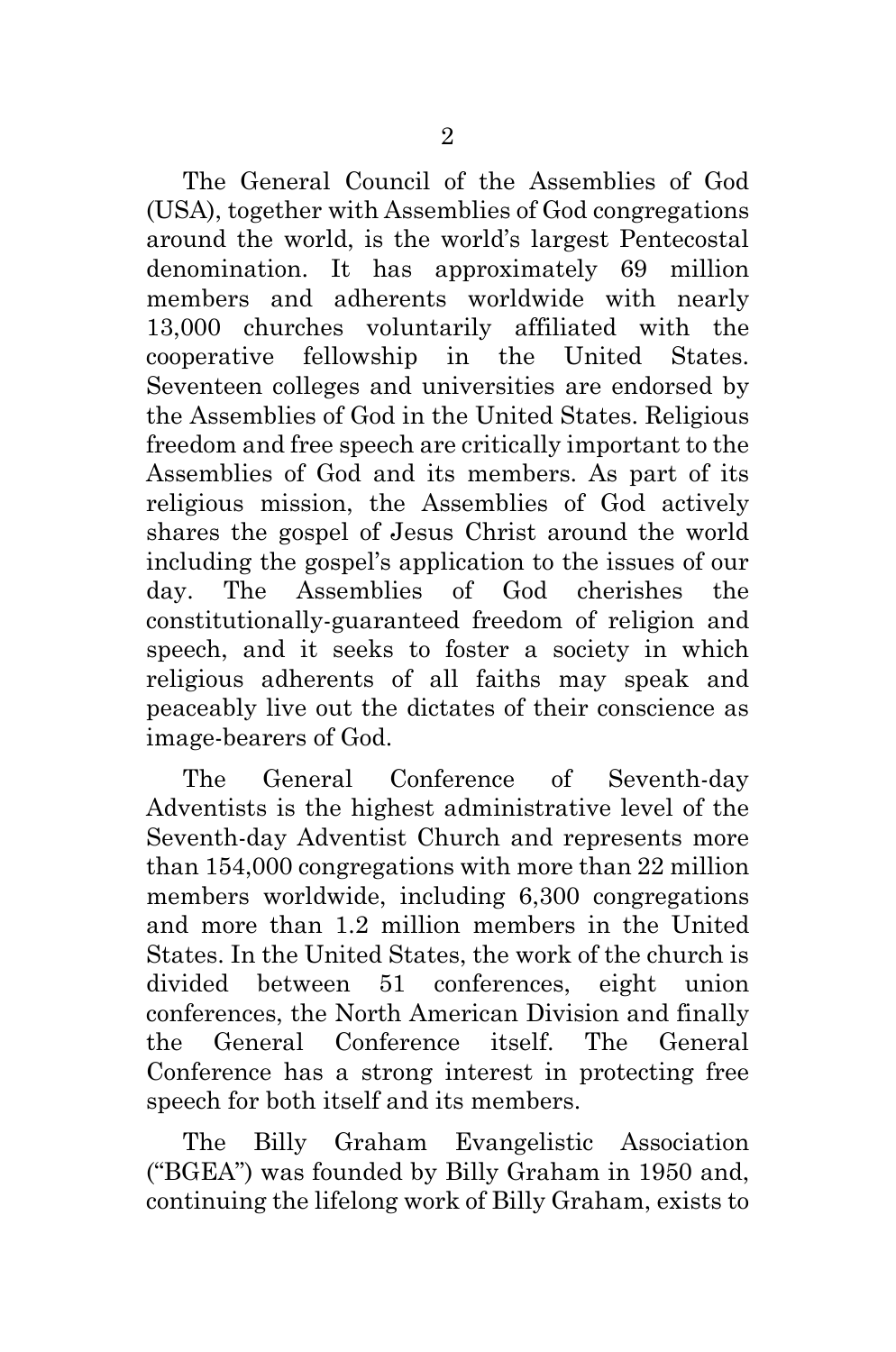support and extend the evangelistic calling and ministry of Franklin Graham by proclaiming the Gospel of the Lord Jesus Christ by every effective means available and by equipping the church and others to do the same. BGEA ministers to people around the world through a variety of activities including Decision America Tour prayer rallies, evangelistic festivals and celebrations, television and internet evangelism, the Billy Graham Rapid Response Team, the Billy Graham Training Center at the Cove, and the Billy Graham Library. Through its various ministries and in partnership with others, BGEA intends to represent Jesus Christ in the public square, to cultivate prayer, and to proclaim the Gospel.

Samaritan's Purse is a nondenominational, evangelical Christian organization formed in 1970 to provide spiritual and physical aid to hurting people around the world. The charity seeks to follow the command of Jesus to "go and do likewise" in response to the story of the Samaritan who helped a hurting stranger. Samaritan's Purse operates in over 100 countries providing emergency relief, community development, vocational programs, and resources for children and families, all in the name of Jesus Christ. Samaritan's Purse's concern arises when the government compels the speech of faith-based organizations, businesses or individuals to express speech wholly contradictory to Christian teachings and the Holy Scriptures, the very Scriptures that are the reason for Samaritan's Purse helping the most vulnerable, including distressed women and children, worldwide.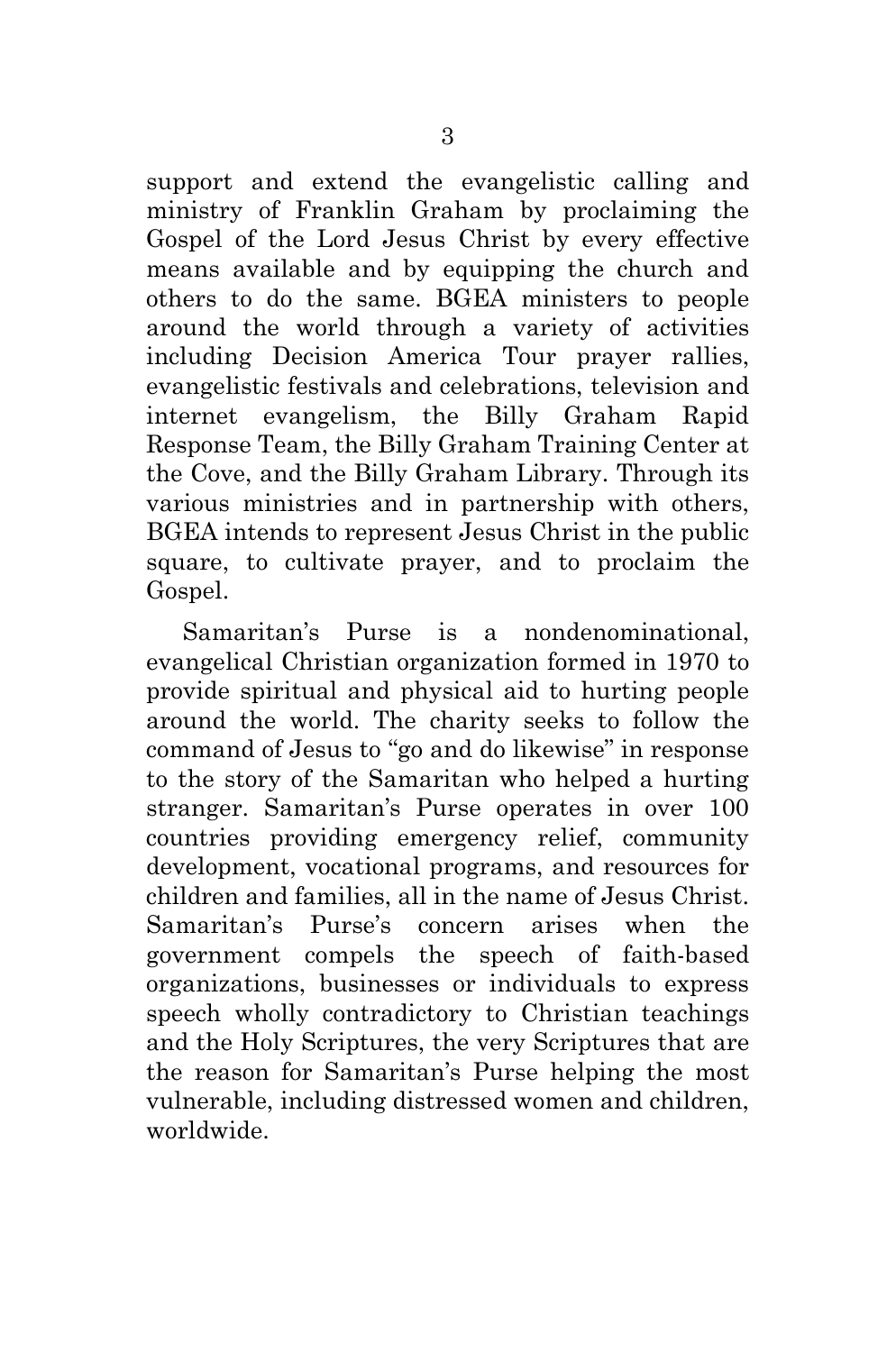#### **SUMMARY OF ARGUMENT**

When the Court decided *Masterpiece Cakeshop* v. *Colorado Civil Rights Commission*, it did so on freeexercise grounds, focusing on how the Commission applied its law to Masterpiece Cakeshop as compared to other similar public accommodations. 138 S. Ct. 1719, 1732 (2018). It understood at the time that its decision would likely not be decisive in "cases like this in other circumstances" and left room for "further elaboration in the courts." *Id*.

Four years later, the evidence is in. As shown in the Petition for Certiorari, Pet.18, and summarized below, there is profound disagreement among federal and state courts as to how these conflicts involving creative professionals should be resolved. And the uncertainty has been punishing:

Barronelle Stutzman of Arlene's Flowers faces potential million-dollar-attorney-fee payments and losing all that she has. The Elaine Photography owners paid fines, faced "death threats," and eventually closed their studio.

Oregon officials fined the owners of a cakeshop \$135,000 for declining to create same-sex wedding cakes and tried to punish them for talking to the media. The shop eventually closed. Meanwhile, a Kentucky printer litigated for seven years after declining to print shirts promoting a gay pride parade, only to see the state supreme court dismiss the case on a technicality…. And a family farm, ousted from an East Lansing farmer's market for posting its Catholic beliefs about marriage on Facebook, has endured four years of litigation and a recently concluded bench trial without yet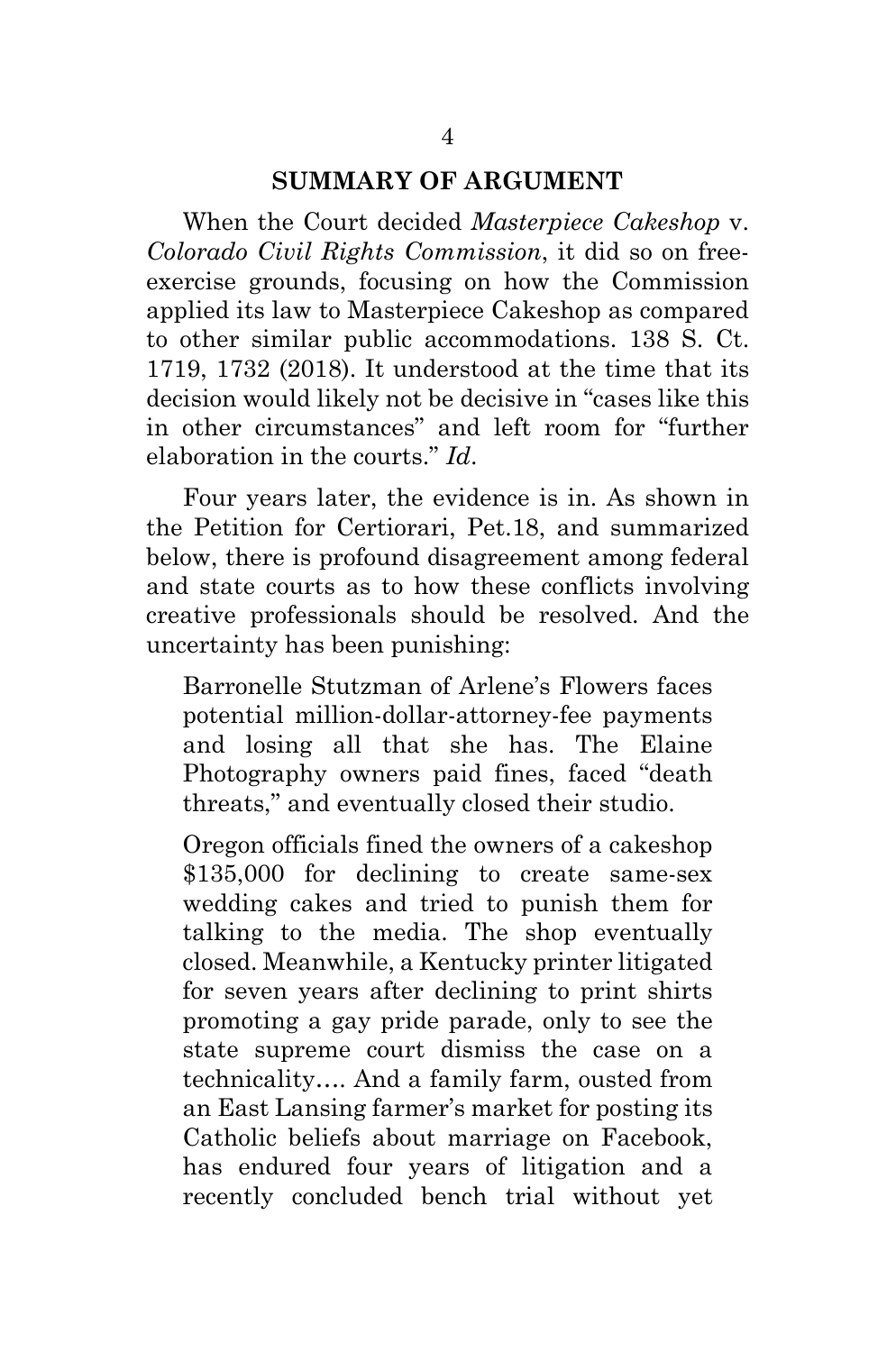knowing the scope of its First Amendment rights.

*Id*. at 31-32 (citations omitted).

Furthermore, the Court's decision did not even provide Jack Phillips with durable relief:

For the last decade, Jack Phillips has faced lawsuit after lawsuit based on his refusal to create art that violated his conscience. After prevailing before this Court in *Masterpiece Cakeshop*, 138 S. Ct. 1719, he was sued for respectfully declining to create a custom cake celebrating a gender transition. He just lost his trial.

*Id*. at 31 (citations omitted).

Four years after *Masterpiece Cakeshop* and seven years after *Obergefell*, the parties here and in a myriad of other contexts are still looking for some clarity: What happens when a couple's right to "equal dignity *in the eyes of the law*" comes up against the Court's promise that "*those who adhere to religious doctrines*[] may continue to advocate with utmost, sincere conviction that, by divine precepts, same-sex marriage should not be condoned"? *Obergefell* v. *Hodges*, 576 U.S. 644, 681, 679 (2015) (emphases added).

Amici urge the Court to take this opportunity, in this, its second wedding-vendor case, to provide clarity about how the First Amendment's guarantees apply in this context.

**Part I** lends credence to Justice Thomas' suggestion in *Masterpiece Cakeshop* that "the freedom of speech could be essential" to resolving a future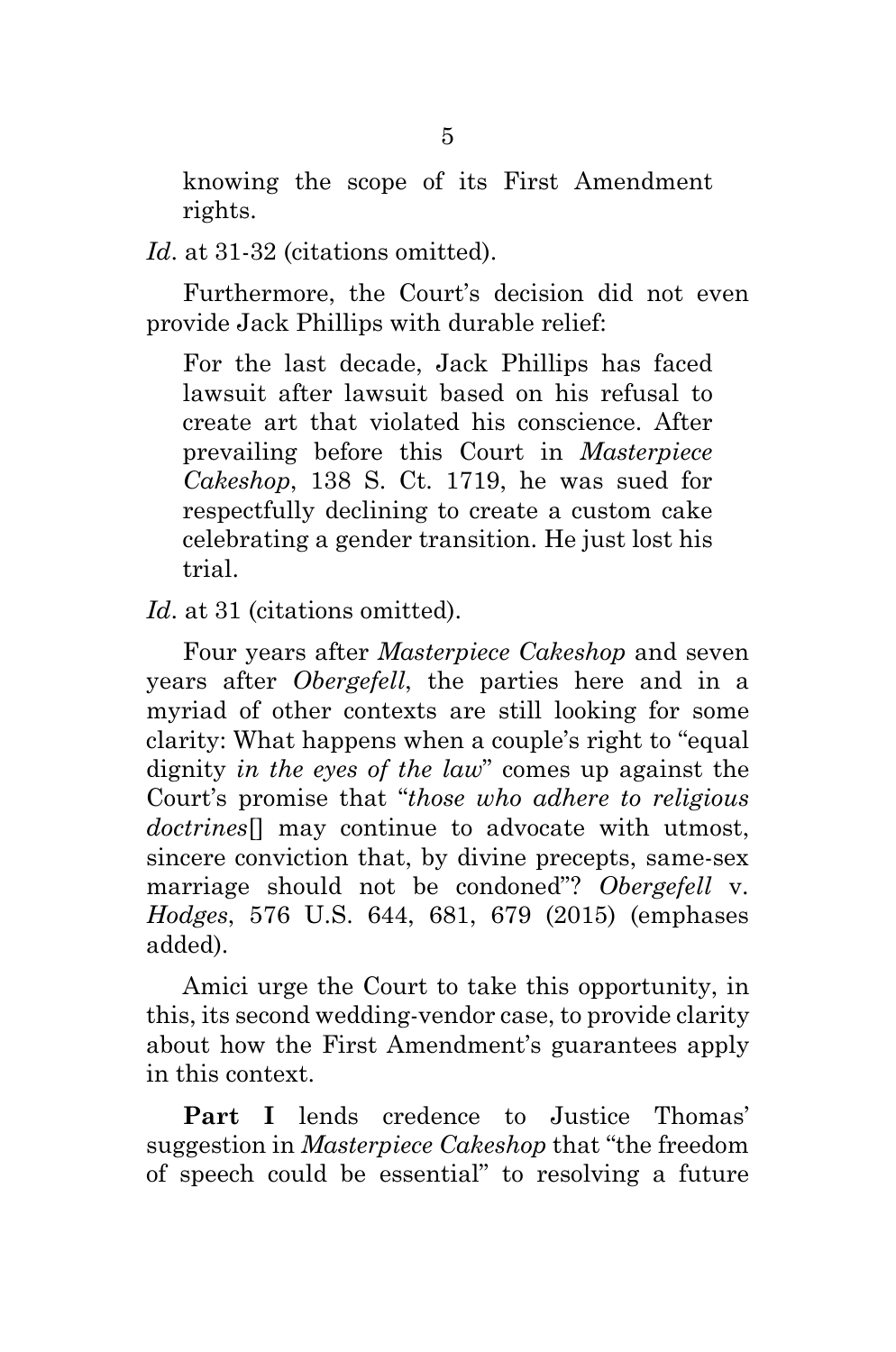wedding-vendor case like this one. 138 S. Ct. at 1748 (Thomas, J., concurring in part and concurring in judgment). As shown below, many of this Court's cases—including many seminal free-speech cases have involved unconstitutional restrictions on religious speech. One important value the Free Speech Clause serves is to protect minority religious groups from efforts to exclude them from the public square, particularly when it comes to speech on issues of public importance. Another important value of the Free Speech Clause is to protect individuals and groups from being compelled to ascribe to and utter the government's preferred message.

This brief shows how this Court has applied these principles to three sets of cases: conflicts involving Jehovah's Witnesses, instances of viewpoint discrimination involving public schools, and compelled speech cases.

As shown in **Part II**, these values are directly implicated in this case, which concerns both the right to utter religious speech and the right to not be compelled, through speech or conduct, to endorse the government's preferred message. Efforts to date have not resolved the growing number of wedding-vendor cases. More broadly, our culture and our politics have become increasingly polarized, leading to regulations and policies that would force minority voices to choose between violating their conscience or being pushed from the public square.

This case presents the Court with the twofold opportunity to honor its religious speech precedents described in Part I and to speak to the ongoing disputes and emerging issues described in Part II.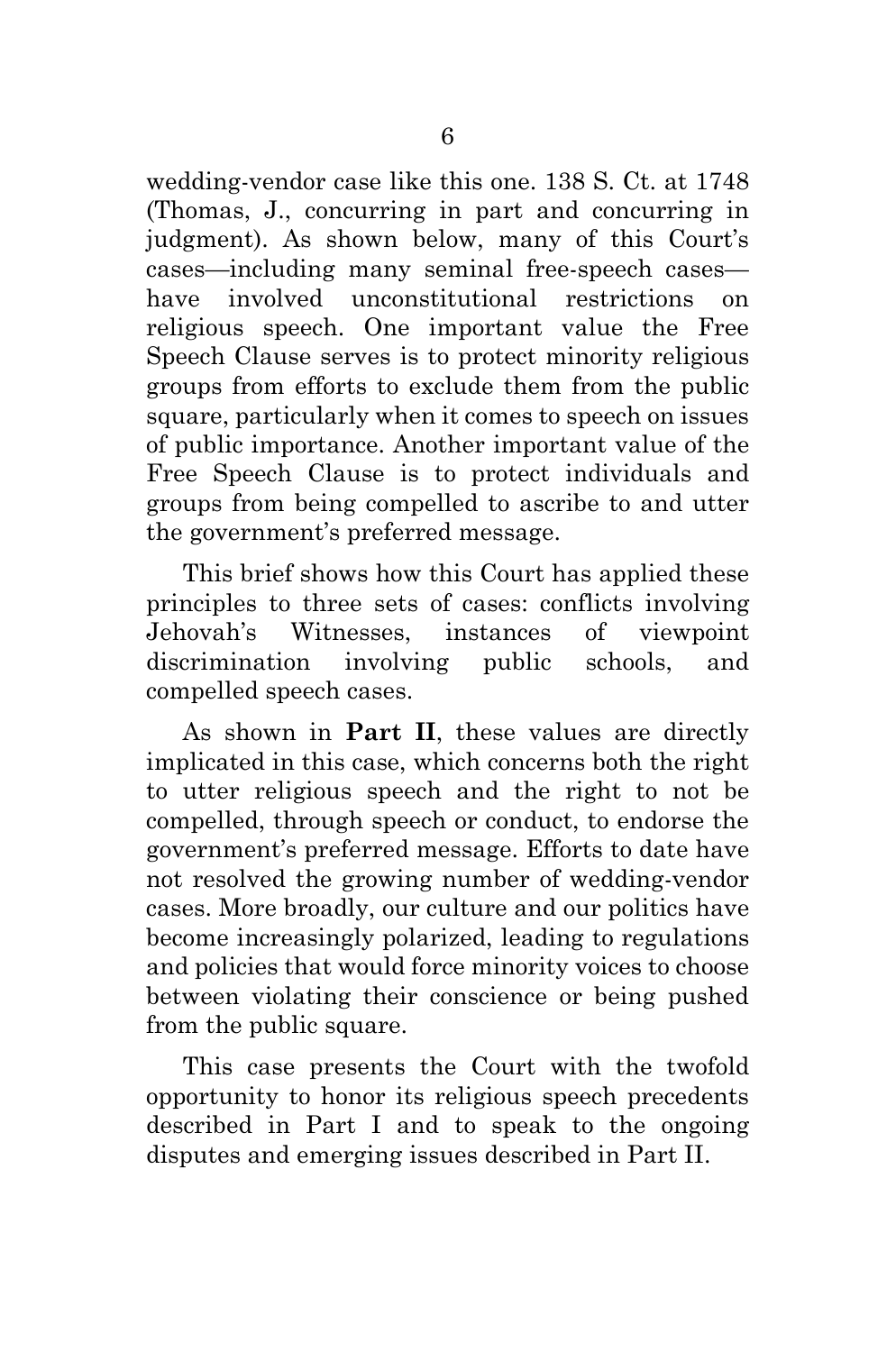For all the reasons set out below, amici urge the Court to uphold 303 Creative's right to control its expressive speech and reverse the decision below in a manner that will relieve the Court of having to hear another iteration of this same case in four years.

### **ARGUMENT**

# **I. This Court has frequently invoked the Free Speech Clause to protect the rights of religious groups and individuals.**

As Justice Thomas indicated in *Masterpiece Cakeshop*, freedom of speech is a natural frame within which to resolve the tensions in this case. Free speech plays a critical role in protecting religious exercise because "freedom of conscience and worship" have "close parallels in the speech provisions of the First Amendment." *Lee* v. *Weisman,* [505 U.S. 577, 591](https://1.next.westlaw.com/Link/Document/FullText?findType=Y&serNum=1992113978&pubNum=780&originatingDoc=I504205135ac611dbbd2dfa5ce1d08a25&refType=RP&fi=co_pp_sp_780_591&originationContext=document&transitionType=DocumentItem&ppcid=e598d4cf718a4e429b7578611607a5bd&contextData=(sc.Search)#co_pp_sp_780_591)  [\(1992\).](https://1.next.westlaw.com/Link/Document/FullText?findType=Y&serNum=1992113978&pubNum=780&originatingDoc=I504205135ac611dbbd2dfa5ce1d08a25&refType=RP&fi=co_pp_sp_780_591&originationContext=document&transitionType=DocumentItem&ppcid=e598d4cf718a4e429b7578611607a5bd&contextData=(sc.Search)#co_pp_sp_780_591)

Writing for the Court in *Capitol Square Review & Advisory Board* v. *Pinette*, Justice Scalia elaborated:

[I]n Anglo–American history, at least, government suppression of speech has so commonly been directed precisely at religious speech that a free-speech clause without religion would be Hamlet without the prince.

515 U.S. 753, 760 (1995).[2](#page-12-0)

 <sup>2</sup> See also Mark W. Cordes, *Religion As Speech: The Growing Role of Free Speech Jurisprudence in Protecting Religious Liberty*, 38 Sw. L. Rev. 235, 235–36 (2008) ("Although free speech, unlike the Free Exercise and Establishment Clauses, is not intentionally designed to protect religious liberty, as a practical matter it has often done so. In fact, when it comes to protecting a person's or group's right to exercise religion, the Free Speech Clause has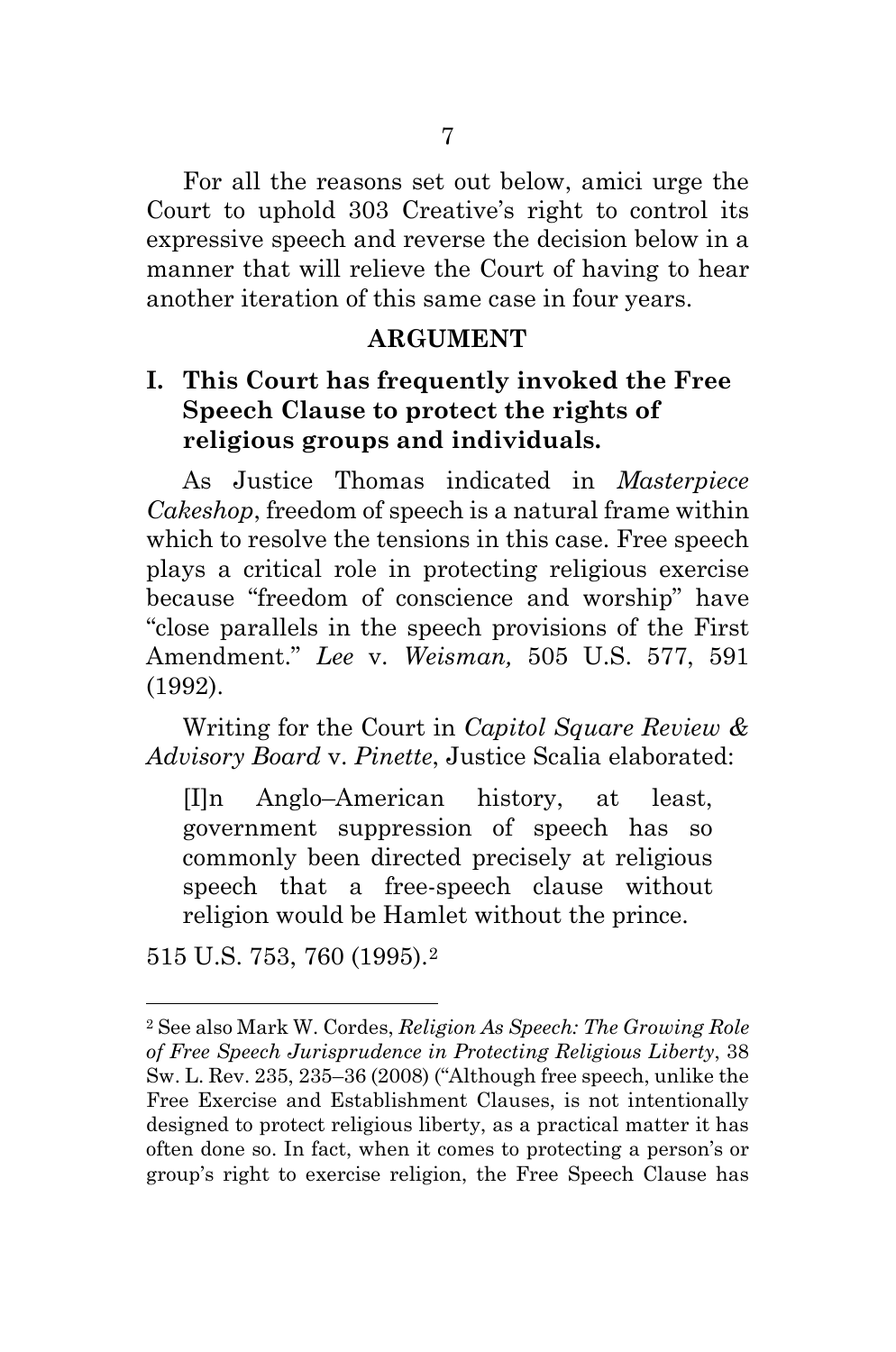To illustrate Justice Scalia's point, this part focuses on three areas in which this Court has responded to government suppression of religious speech with clear decisions vindicating the freedom of speech: World War II-era cases involving the Jehovah's Witnesses, public school viewpointdiscrimination cases, and compelled speech cases involving religious actors.

The decisions discussed below have become fixed points in the firmament of free-speech jurisprudence because their holdings did not only resolve the controversies at hand; the principles set out therein have helped clarify the limits on government power in other areas as well.

## **A. Jehovah's Witnesses Cases**

 $\overline{a}$ 

<span id="page-12-0"></span>One of the most important purposes of the Free Speech Clause is to protect the rights of minority voices to speak on issues of intense debate. As the Court has said,

*The whole point* of the First Amendment is to protect individual speech that the majority might prefer to restrict, or that legislators or judges might not view as useful to the democratic process.

been used much more frequently than the Free Exercise Clause. For reasons to be discussed in this article, that will be even more true in the future."); Mark Tushnet, *The Redundant Free Exercise Clause?,* 33 Loy. U. Chi. L.J. 71 (2001) ("Suppose the Free Exercise Clause were simply ripped out of the Constitution. What would change in contemporary constitutional law?"); Douglas Laycock, *Freedom of Speech That Is Both Religious and Political*, 29 U.C. Davis L. Rev. 793 (1996).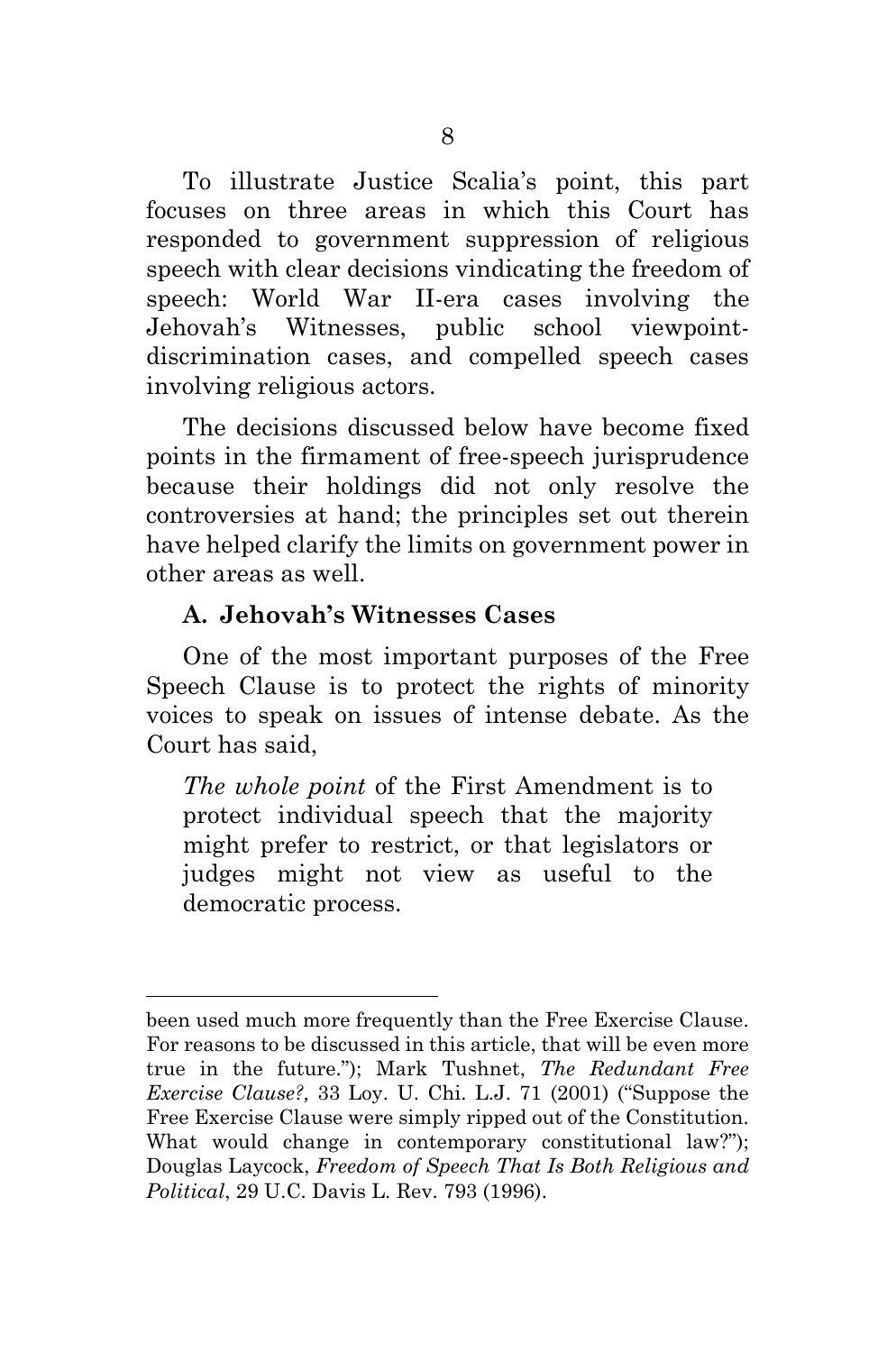*McCutcheon* v. *FEC*, 572 U.S. 185, 187 (2014) (emphasis added). Indeed, "[h]owever pernicious an opinion may seem, we depend for its correction not on the conscience of judges and juries but on the competition of other ideas." *Gertz* v. *Robert Welch, Inc*., 418 U.S. 323, 339-40 (1974). As the Court has explained:

[A] function of free speech under our system of government is to invite dispute. It may indeed best serve its high purpose when it induces a condition of unrest, creates dissatisfaction with conditions as they are, or even stirs people to anger. Speech is often provocative and challenging. It may strike at prejudices and preconceptions and have profound unsettling effects as it presses for acceptance of an idea.

*Terminiello* v. *City of Chicago*, 337 U.S. 1, 4 (1949).

Such disfavored voices often include minority religious groups. One such group is the Jehovah's Witnesses. By 1940, this movement had attracted around 70,000 adherents[3—](#page-14-0)as well as a great deal of vitriol.

The Witnesses' complex and often misunderstood beliefs included the imminent end of the world and the rejection of most forms of authority, whether civil or ecclesiastical. They were perhaps better known in the 1940s for their controversial rejection of any form of flag salute as the forbidden worship of a graven image and for their aggressive and visible

 <sup>3</sup> Neil M. Richards, *The "Good War," the Jehovah's Witnesses, and the First Amendment*, 87 Va. L. Rev. 781, 782–83 (2001) (book review).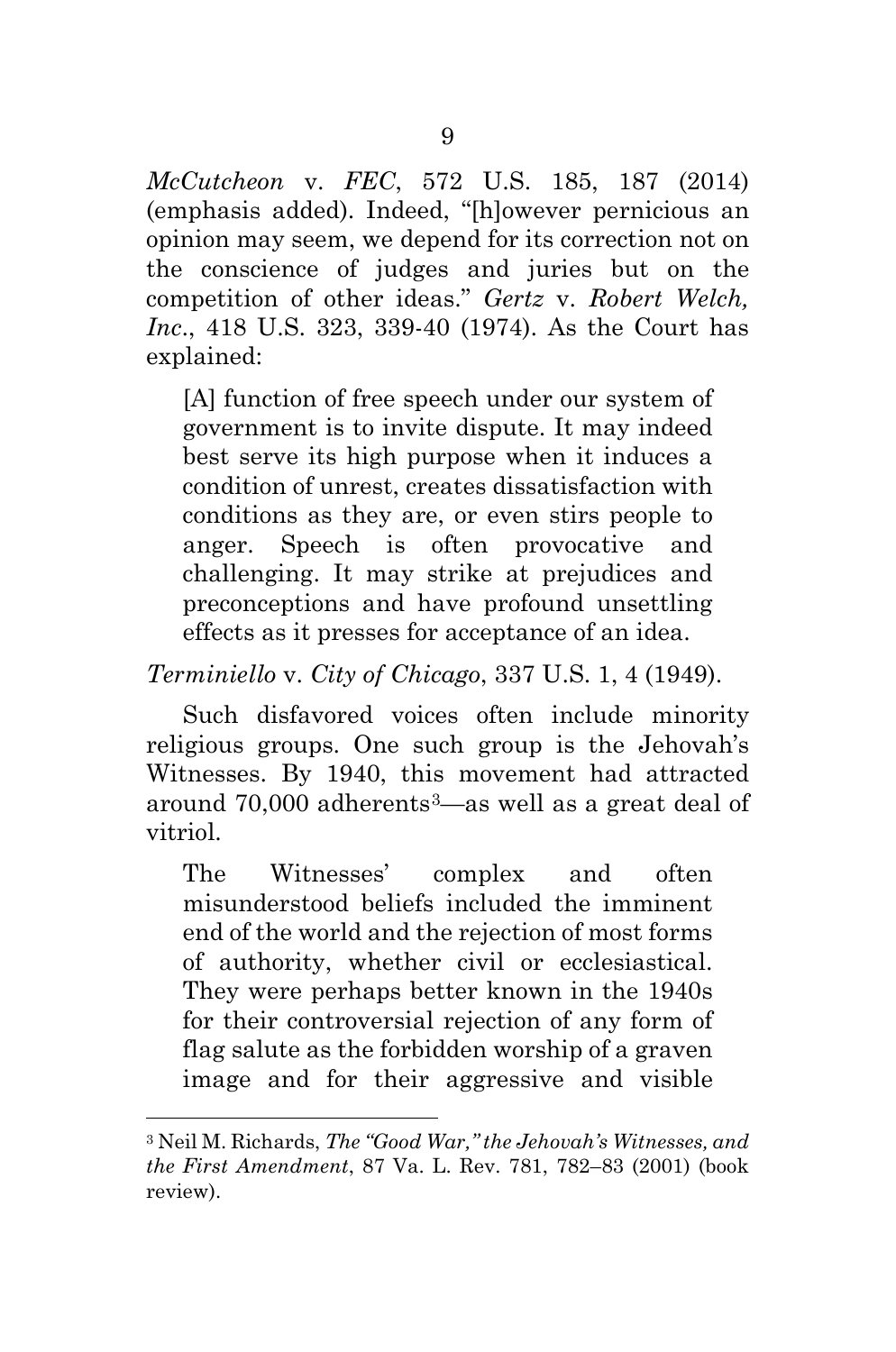practice of "witnessing": going from door to door explaining why their beliefs were superior to those of other denominations in order to attract converts.

Opponents of the Second World War who were perceived by many to be a disloyal sect spreading treasonous ideas, the Witnesses were relentlessly persecuted, subjected to beatings, destruction of their property, boycotts of their businesses, and expulsion of their children from public schools, and in one particularly gruesome case, a forcible castration. In addition, over 4,000 male Witnesses of draft age were imprisoned during the war for violations of the Selective Service Act.

*Id*. at 783 (citations omitted).

<span id="page-14-0"></span> $\overline{a}$ 

Given the frequency with which "government suppression of speech" was "so commonly … directed" at the Jehovah's Witnesses, it is fitting that the Witnesses have played a prominent role in shaping free-speech jurisprudence.

Between 1938 and 1946, this Court heard an incredible 23 cases involving the Jehovah's Witnesses. *Id*. at 785 and n.17. Though each suit stemmed from impositions on religious exercise, many were brought and decided as free-speech cases. Indeed, virtually all of the critical free speech cases during this era involved Jehovah's Witnesses. *Id*. at 782.[4](#page-15-0)

<sup>4</sup> See also Cordes*,* 38 Sw. L. Rev. at 237 ("More often than not they won, and in doing so the Jehovah's Witnesses helped to build the foundation of modern free speech jurisprudence."); William Shepard McAninch, *A Catalyst for the Evolution of*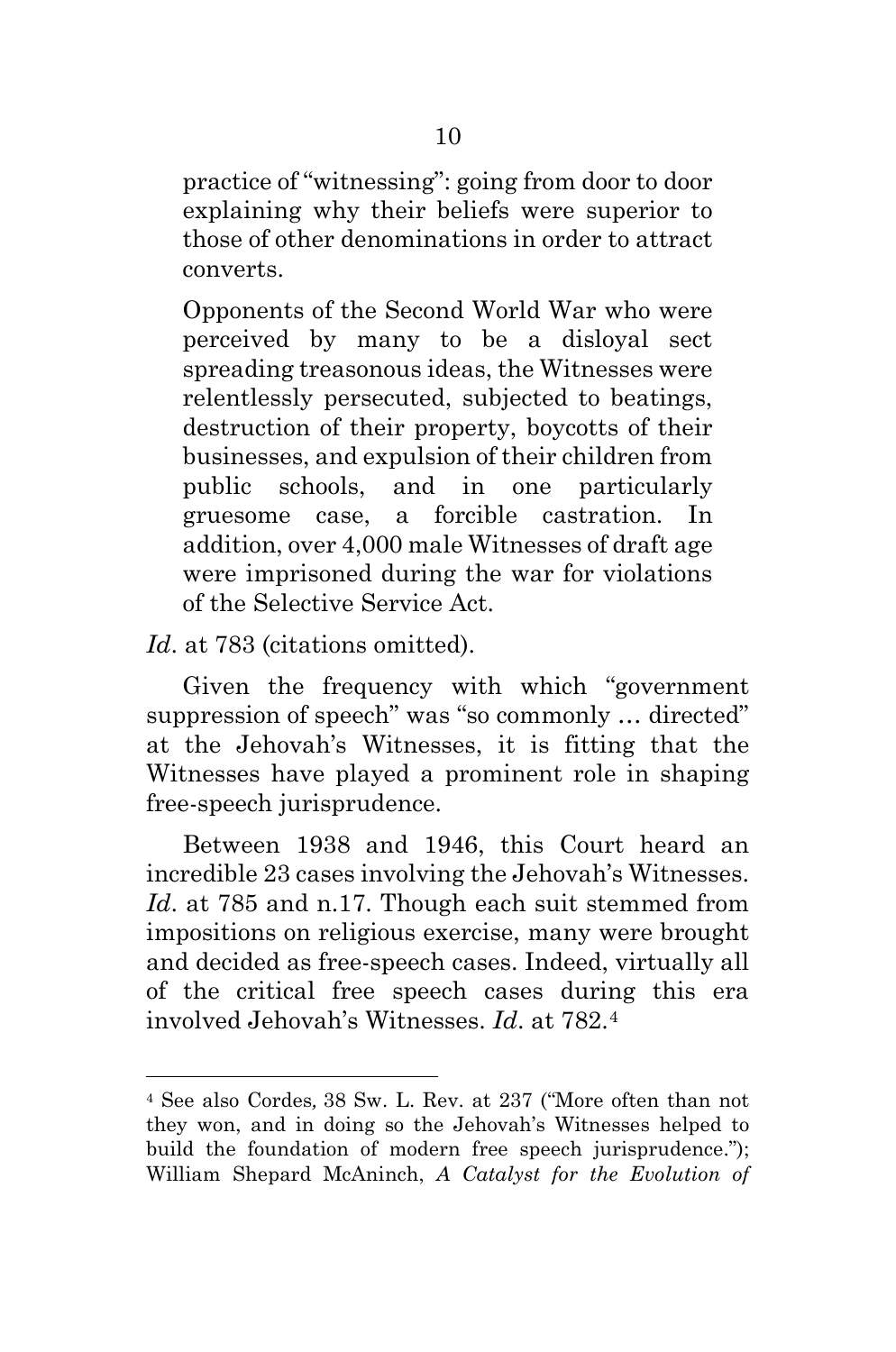The Jehovah's Witness cases laid the foundation for the modern law of freedom of speech and religion, beginning with the incorporation of the Free Exercise Clause in *Cantwell* v. *Connecticut*. Other decisions involving the Witnesses identified religious expression and practice as a "preferred freedom" and introduced a now familiar array of protective devices: forbidding the state to regulate speech because of its message, distinguishing between "peaceable" and unpeaceable behavior, requiring a truly "clear and present danger" of public disorder to justify restriction of speech, and demanding that regulation be "narrowly drawn" and precise in its terms.

Thomas C. Berg*, Minority Religions and the Religion Clauses*, 82 Wash. U. L.Q. 919, 935 (2004) (citations omitted).

<span id="page-15-0"></span>The most famous Jehovah's Witness case from this era is *West Virginia State Board of Education* v. *Barnette*, which struck down a state law that required students to recite the Pledge of Allegiance. 319 U.S. 624, 626 (1943). For the Barnettes, participation in the flag salute violated the prohibition in the Ten Commandments against bowing to graven images, an obligation "superior to that of laws enacted by temporal government." *Id*. at 629.

*Constitutional Law: Jehovah's Witnesses in the Supreme Court*, 55 U. Cin. L. Rev. 997, 1076 (1987) ("The Jehovah's Witnesses have had a profound impact on the evolution of constitutional law, particularly by expanding the parameters of the protection for speech and religion.").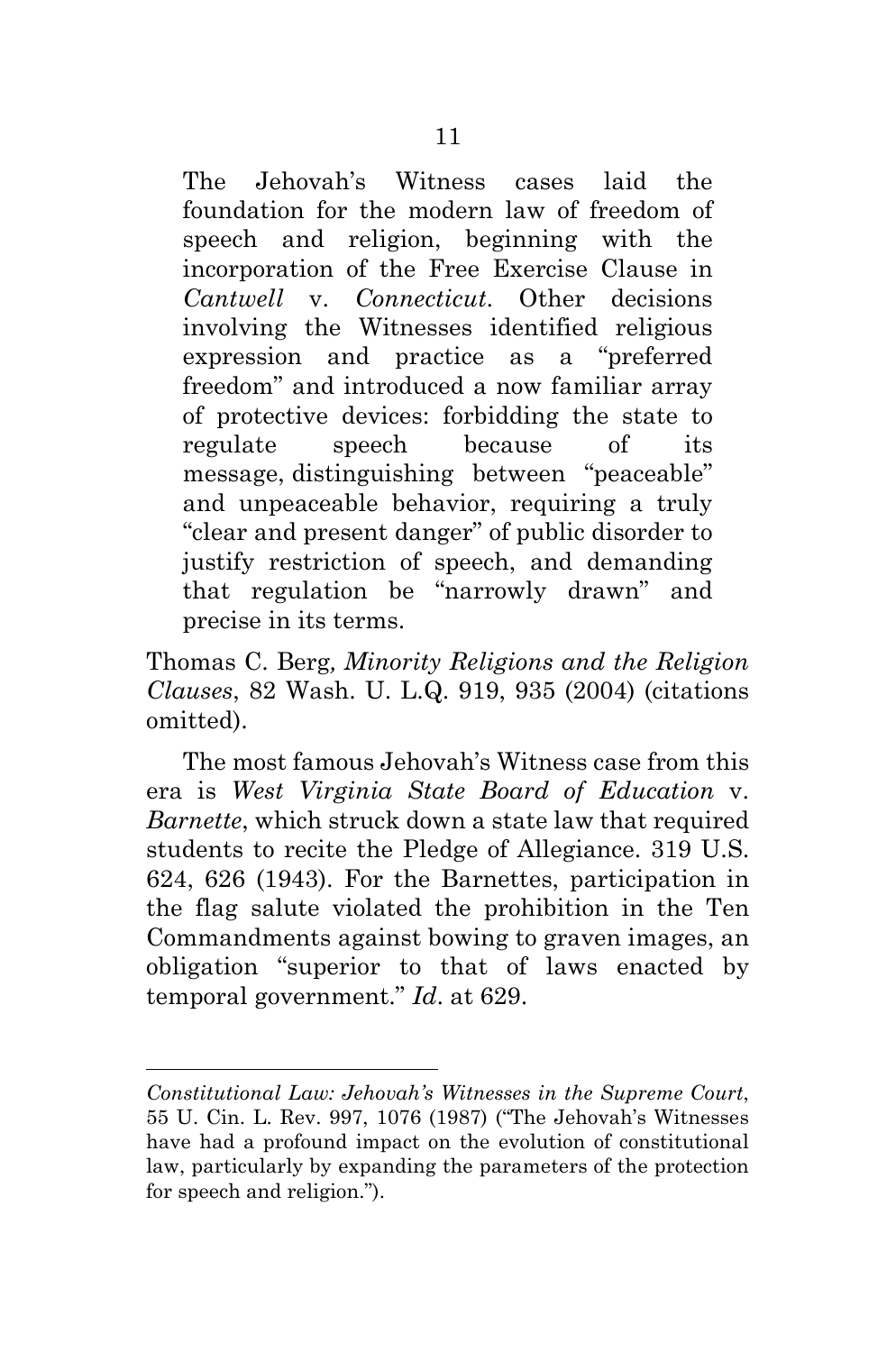This Court upheld the Barnettes' right to freedom of conscience on free-speech grounds. Written against the backdrop of World War II, the opinion cautioned against the "[c]ompulsory unification of opinion," which it described as "totalitarian." *Id*. at 641. The Court concluded:

Any spark of love for country which may be generated in a child or his associates by forcing him to make what is to him an empty gesture and recite words wrung from him contrary to his religious beliefs is overshadowed by the desirability of preserving freedom of conscience to the full. *It is in that freedom and the example of persuasion, not in force and compulsion, that the real unity of America lies*.

*Id*. at 646 (emphasis added).

The legacy of this Court's Jehovah's Witnesses cases is two-fold. First, the Court succeeded in creating space for the Jehovah's Witnesses within the American experiment, leaving their fortunes and their message's persuasive power free from the whims of elected officials. Second, the principles set out in these cases have been applied elsewhere to protect freedom of speech for minority voices in every conceivable corner of society. *Barnette*, though decided nearly 80 years ago, remains potent today: it has been cited in 36 Supreme Court and 191 Court of Appeals decisions in the twenty-first century.[5](#page-17-0) 

<sup>5</sup> Westlaw search (May 31, 2022).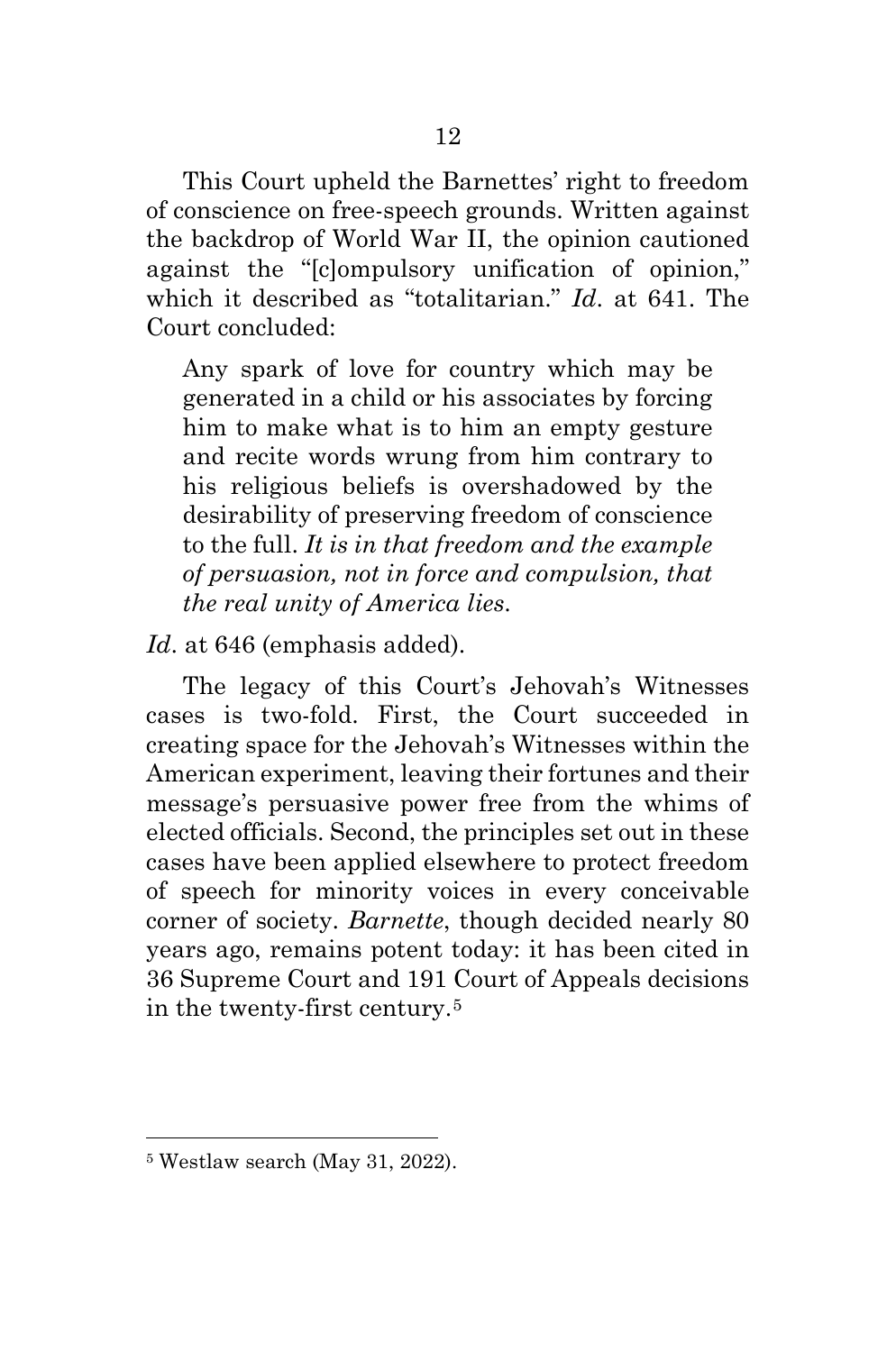#### **B. Viewpoint Discrimination Cases**

This Court has also used the Free Speech Clause to resolve conflicts over religious groups' efforts to access public schools on the same terms as secular groups.[6](#page-18-0) 

In *Widmar* v. *Vincent*, the Court invalidated on free-speech grounds a state university regulation that prohibited equal access to school facilities by students who sought access "for purposes of religious worship or religious teaching." [454 U.S. 263,](https://supreme.justia.com/cases/federal/us/454/263/case.html) 265 (1981). The Court found that the university's "content-based exclusion of religious speech … violates the fundamental principle that a state regulation of speech should be content-neutral." *Id*. at 277.

Between 1990 and 2001, the Court built upon *Widmar* in four cases with essentially the same fact pattern. Each involved a public school, ranging from elementary to a four-year university, which had created a forum for speech—in two cases only for students themselves and in two others for community groups and organizations. In all four cases the Court said, as it had in *Widmar*, that to deny a group access to public property because of the religious content of its speech violates the Free Speech Clause. *Board of Education* v. *Mergens*, 496 U.S. 226 (1990) (citing *Widmar* favorably but decided on statutory grounds (Equal Access Act)); *Lamb's Chapel* v. *Ctr. Moriches Union Free Sch. Dist*., 508 U.S. 384 (1993) (public school district violated church's free-speech rights by denying its request to show film series on school grounds because material "appeared to be church

<span id="page-17-0"></span><sup>6</sup> See John E. Taylor, *Why Student Religious Speech Is Speech*, 110 W. Va. L. Rev. 223, 224–25 (2007).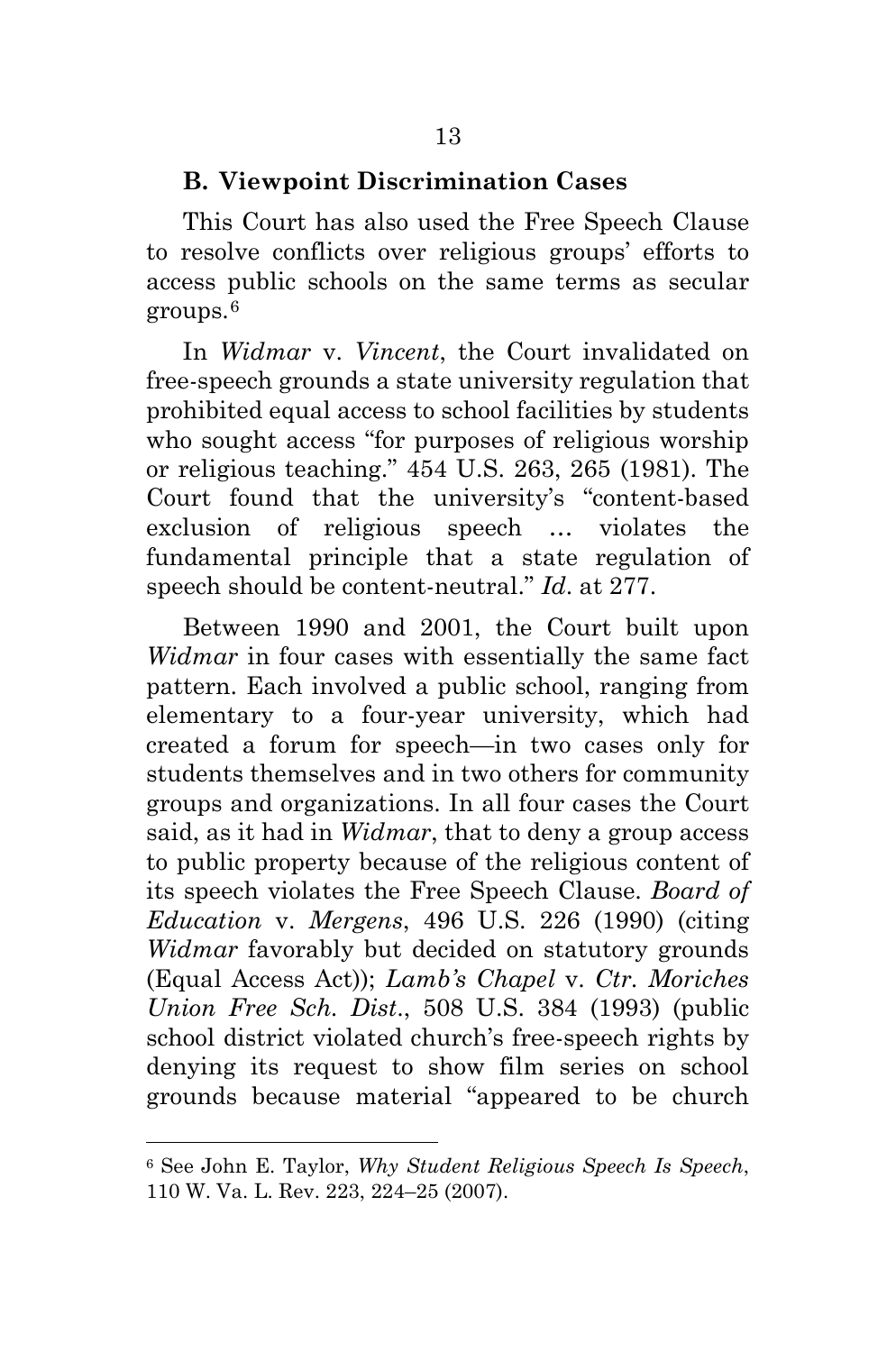related," *id*. at 396-97); *Rosenberger* v. *Rector & Visitors of Univ. of Va*., 515 U.S. 819 (1995) (public university violated religious student group's freespeech rights by funding all student publications except religious publications); *Good News Club* v. *Milford Cent. Sch. Dist*., 533 U.S. 98 (2001) (public school district violated Christian children's club's freespeech rights by refusing to let them meet at school after hours "based on its religious nature").[7](#page-19-0)

These viewpoint discrimination cases have succeeded in settling this area of the law, creating clear boundaries for public schools and demarking areas of safety and freedom for religious groups seeking to access certain venues in the public square. But the Court's decisions in this area have also given lower courts tools and words with which to address other conflicts.

For example, although *Rosenberger* addressed the rights of a student group at a public university, Chief Judge Tymkovich, writing in dissent in this case, found *Rosenberger*'s reasoning and holding relevant to the present dispute over wedding vendors. He cites *Rosenberger* three times in support of his argument that the Colorado Anti-Discrimination Act constitutes unconstitutional viewpoint discrimination. "[T]he 'government must abstain from regulating speech when the specific motivating ideology or the opinion or perspective of the speaker is the rationale for the restriction.'" "The First Amendment thus 'forbid[s] the State to exercise viewpoint discrimination….'"

<span id="page-18-0"></span><sup>7</sup> The Court's viewpoint discrimination analysis has also protected religious speech outside of the public-school context. See, e.g., *Pinette*, 515 U.S. 753 (cross in public forum).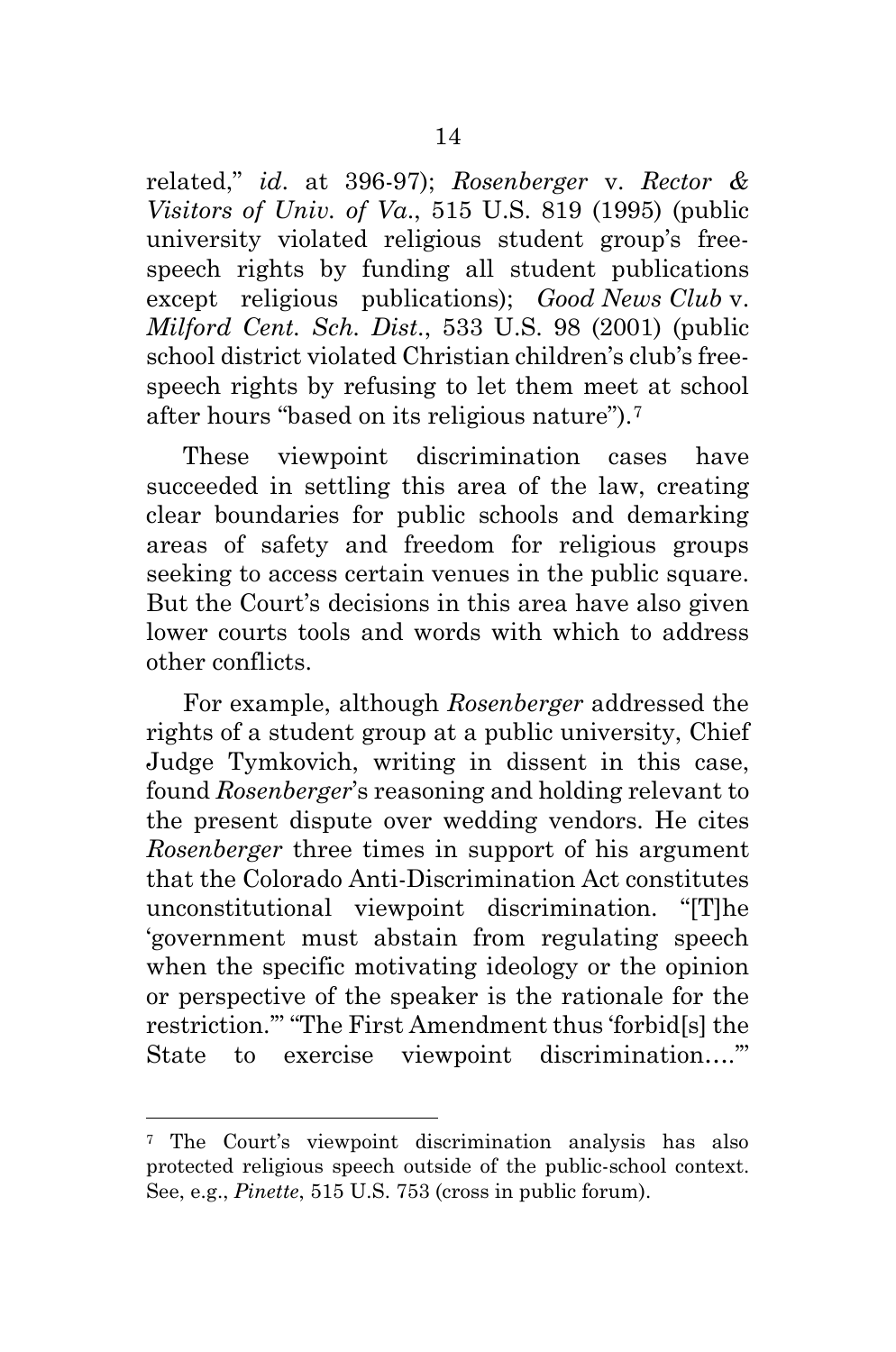Cert.App.73a-74a (quoting *Rosenberger*, 515 U.S. at 829).

### **C. Compelled Speech Cases**

Finally, this Court has frequently drawn upon the prohibition on compelled speech articulated in *Barnette* to protect religious speech. Chief Judge Tymkovich's dissent below surveys this Court's compelled speech decisions, many of which involve religious speech. Cert.App.55a-63a.

In *Wooley* v. *Maynard*, 430 U.S. 705 (1977), this Court upheld the right of George Maynard, a Jehovah's Witness, to cover the New Hampshire state motto, "live free or die," on his license plate—a statement that was "directly at odds with [Maynard's] deeply held religious convictions." *Id*. at 708 n.2. The Court found that Maynard's objection presented a classic case of compelled speech:

Here, as in *Barnette*, we are faced with a state measure which forces an individual, as part of his daily life … to be an instrument for fostering public adherence to an ideological point of view he finds unacceptable. In doing so, the State "invades the sphere of intellect and spirit which it is the purpose of the First Amendment to our Constitution to reserve from all official control."

*Id*. at 715 (quoting *Barnette*, 319 U.S. at 642)). The Court affirmed that the right to free speech "protects the right of individuals to hold a point of view different from the majority and to refuse to foster … an idea they find morally objectionable." *Id*.

<span id="page-19-0"></span>*Hurley* v. *Irish-American Gay, Lesbian and Bisexual Group of Boston*, 515 U.S. 557 (1995), like *Masterpiece Cakeshop*, challenged an application of a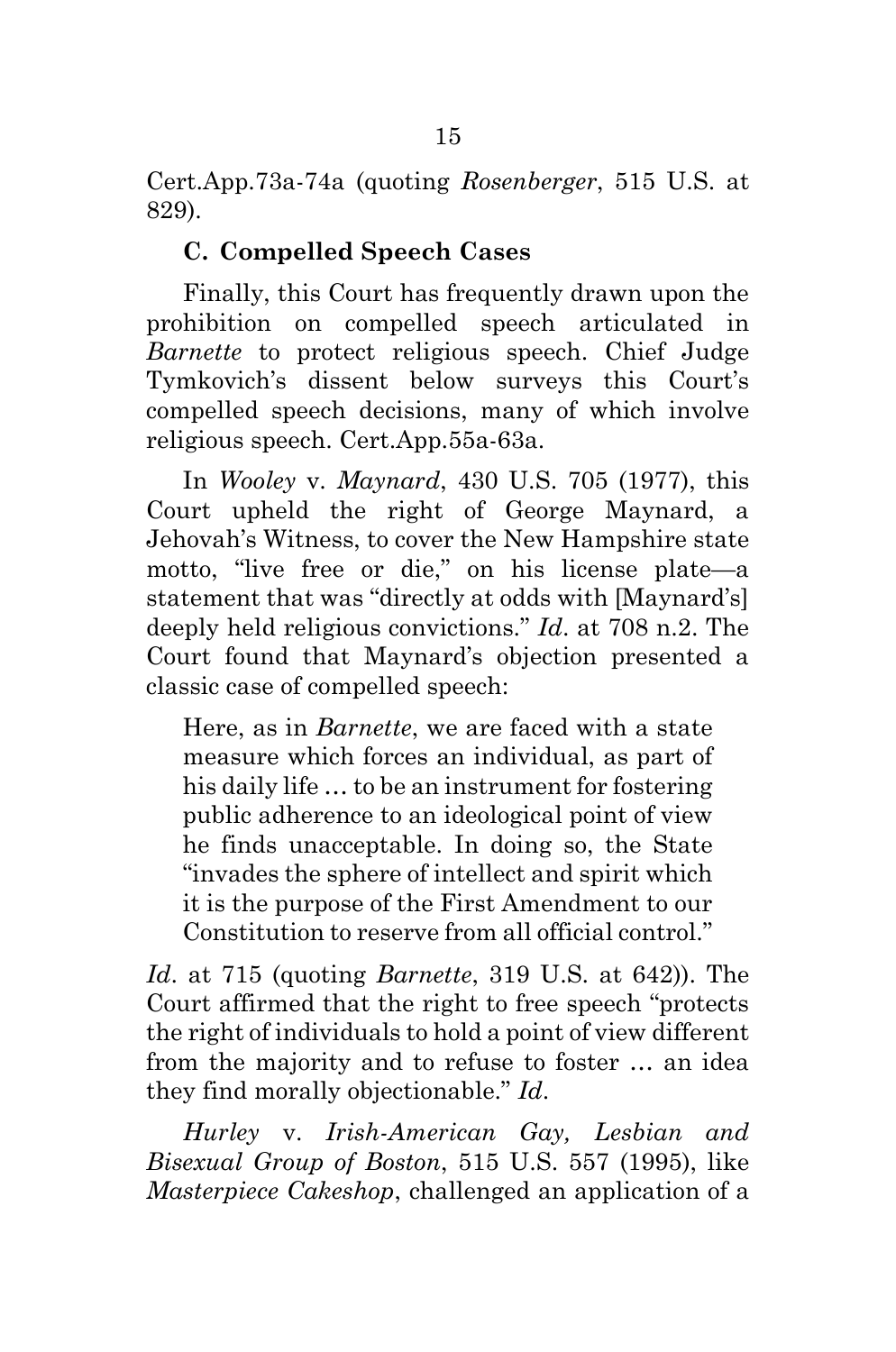public accommodations law that compelled individuals to support messages about same-sex relationships that violated their religious convictions.

*Hurley* unanimously upheld the right of the organizers of Boston's St. Patrick's Day Parade to exclude groups that would undermine the "traditional religious and social values" they wished to express. 515 U.S. at 563. The Court held that applying the public accommodations law would "violate[] the fundamental rule of protection under the First Amendment, that a speaker has the autonomy to choose the content of his own message." *Id*. at 573.

*Masterpiece Cakeshop*, much like this case, concerned a wedding vendor who uses "his artistic skills to make an expressive statement"—in that case custom wedding cakes. 138 S. Ct. at 1728. Jack Phillips brought a free speech claim based on his right to refuse the "demand" that he "use his artistic skills to make an expressive statement, a wedding endorsement in his own voice and of his own creation," which was "a message he could not express in a way consistent with his religious beliefs." *Id*.

This Court did not rule on Jack Phillips free speech claim, finding instead that the Commission's actions violated Phillips free exercise rights. *Id*. at 1732. But it described his speech "dilemma" as "particularly understandable." *Id*. Justice Thomas suggested that "the freedom of speech could be essential" to resolving future wedding-vendor cases. *Id*. at 1748 (Thomas, J., concurring in part and concurring in judgment).

Finally, *NIFLA* v. *Becerra*, 138 S. Ct. 2361 (2018), asked whether the state of California could force "medical facilities that object to abortion for religious reasons" to "inform women how they can obtain state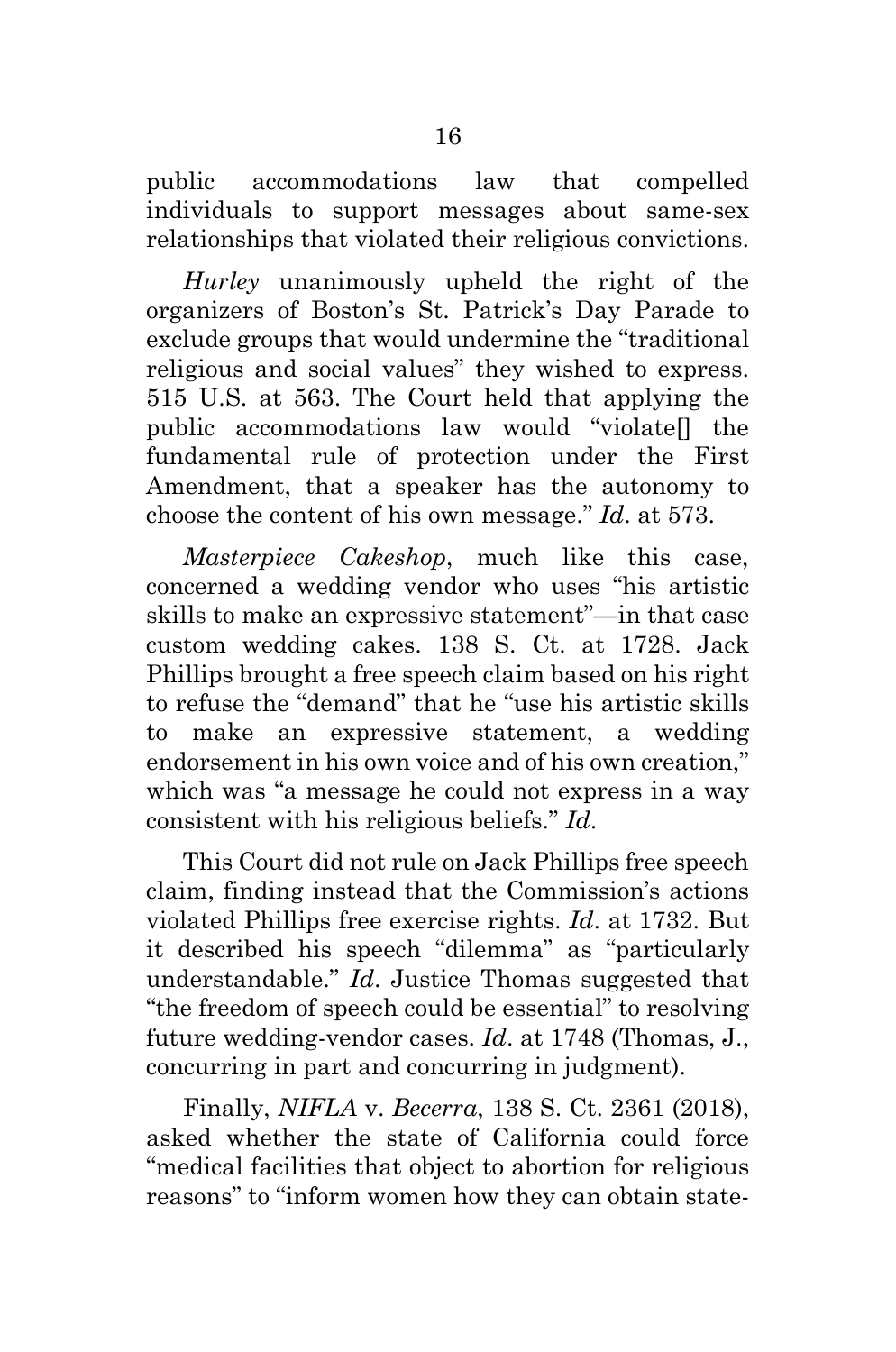subsidized abortions." *Id*. at 2380 (Breyer, J., dissenting); *id*. at 2371. The Court held that the state's required notice ran afoul of the "fundamental principle that governments have no power to restrict expression because of its message, its ideas, its subject matter, or its content." *Id*. at 2371.

Justice Kennedy's concurring opinion (for four Justices) argued that the notice requirement required individuals associated with the licensed facilities "to contradict their most deeply held beliefs" and was thus "a paradigmatic example of the serious threat presented when government seeks to impose its own message in the place of individual speech, thought, and expression." *Id*. at 2379 (Kennedy, J., concurring).

Of these four cases, *Masterpiece Cakeshop* will likely be least relied on by future courts faced with similar conflicts. This may be inferred from the manner in which Chief Judge Tymkovich treats each in his survey. *Wooley* and *Hurley* receive extensive treatment. Cert.App.55a-59a. Judge Tymkovich demonstrates that *NIFLA* "confirms the First Amendment's antipathy toward government compelled speech" described in *Wooley* and *Hurley*. *Id*. at 59a-60a. But he does not cite *Masterpiece Cakeshop*'s majority opinion at all, despite the important factual connections between it and the others mentioned here. Instead, he cites Justice Gorsuch's concurrence, which frames the case in compelled speech terms. *Id*. at 58a.

Chief Judge's Tymkovich's survey in his dissent from the decision below provides a sound roadmap as it seeks to resolve this dispute in a way that respects and builds upon this Court's decisions in similar cases. Moreover, as these cases involving religious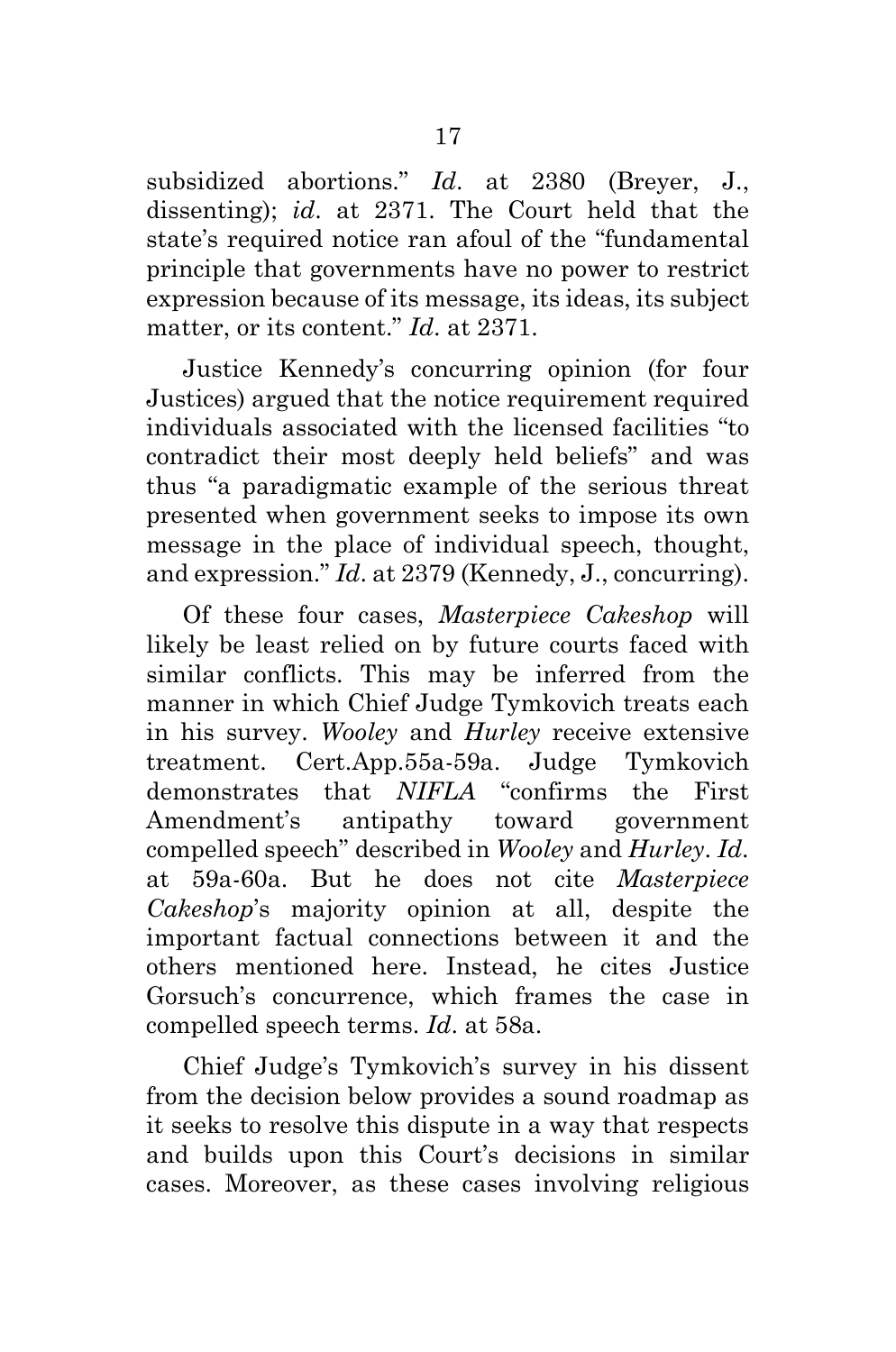speakers show, checking "the government's ability to compel speech and silence" is an important way to affirm "the promise of other First Amendment freedoms," including the "freedom to exercise one's religion." *Id*. at 61a.

**II. There is a pressing need for the Court to clarify how the compelled speech doctrine applies to wedding-vendor cases and other disputes.** 

As shown in the Petition for Certiorari, courts are divided on how to apply the compelled speech doctrine in the context of public accommodation cases. But this conflict, as important as it is, is symptomatic of broader trends in our culture. On a wide range of issues—including school choice, COVID vaccine mandates, same-sex marriage, and foster care people are impatient with "live and let live" solutions.

In each context, the public discourse is aimed at a winner-take-all outcome, rather than the articulation of foundational, but minimal, principles on which the moral contest will be allowed to proceed.

Robert K. Vischer, *Conscience in Context: Pharmacist Rights and the Eroding Moral Marketplace*, 17 Stan. L. & Pol'y Rev. 83, 119 (2006).

Reaching a truce on hotly-debated issues of public concern can be challenging, but it should never come at the cost of forsaking such a fundamental value as free speech. This Court's history has shown that the First Amendment's compelled speech doctrine is particularly well suited to the challenge. The Court should do here what it has so often done in the past: apply the Free Speech Clause to protect religious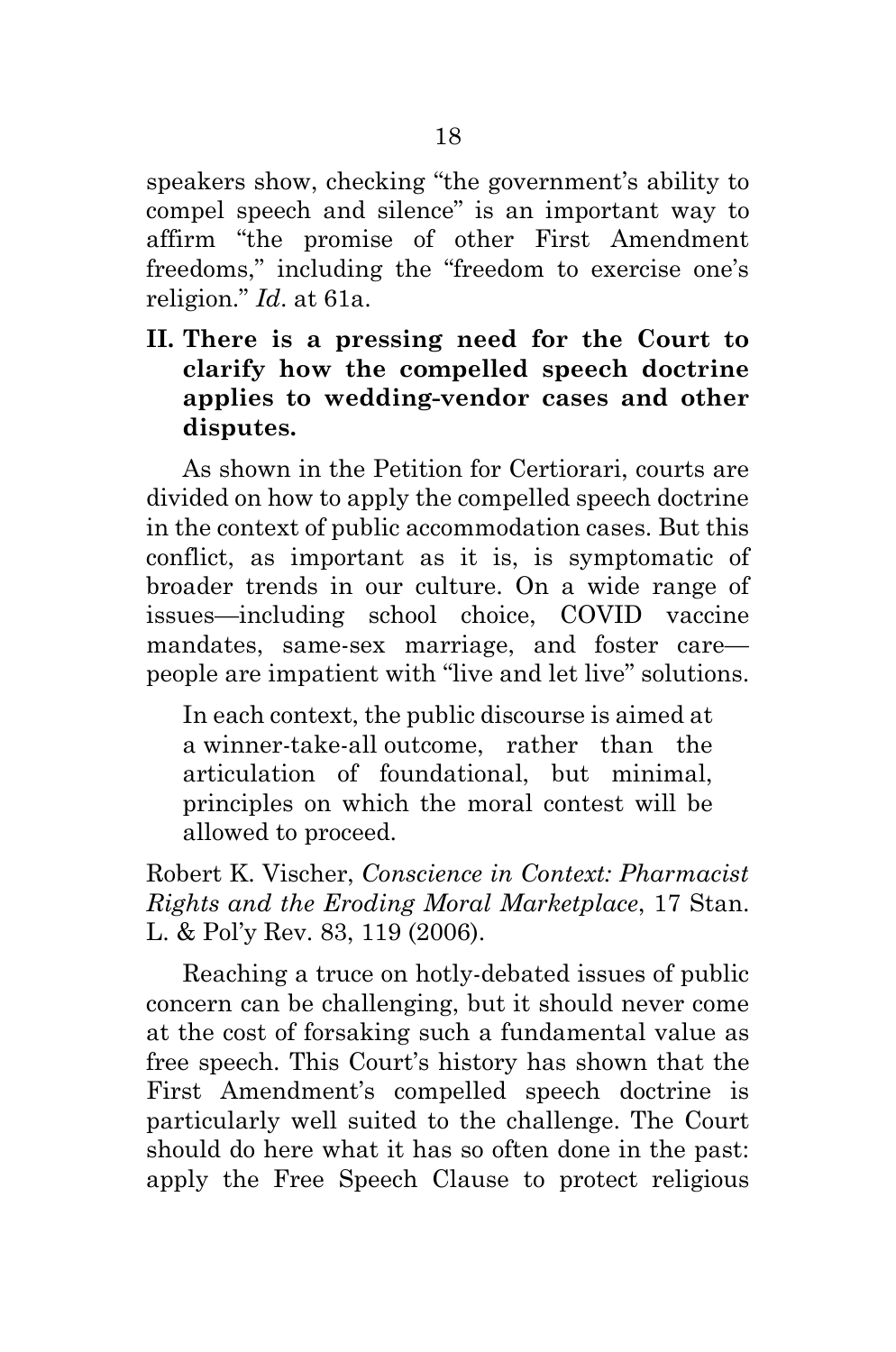speech, thereby strengthening liberty not just for the religious but for all society.

# **A. Courts are divided on how to apply compelled speech doctrine to weddingvendor cases.**

While this Court in *Obergefell* v. *Hodges* declared that "same-sex couples may exercise the fundamental right to marry," 576 U.S. 644, 676 (2015), it also recognized that the understanding of marriage as between one man and one woman "long has been held—and continues to be held—in good faith by reasonable and sincere people here and throughout the world." *Id*. at 657.

Amici on both sides of *Obergefell* cautioned that the Court's decision would "have unavoidable and wide-ranging implications for religious liberty." *Id*. at 733 (Thomas, J., dissenting) (citing amici).[8](#page-25-0) Justice Thomas predicted that a prominent set of conflicts would concern "individuals … confronted with demands to participate in and endorse civil marriages between same-sex couples." *Id*. at 534.

These cases, sometimes called "wedding-vendor cases," ask whether florists, bakers, wedding planners, and the like have to provide services for

 <sup>8</sup> Years before the Court decided *Obergefell*, many anticipated this conflict. In 2008, a broad spectrum of scholars and practitioners contributed to a volume: SAME-SEX MARRIAGE AND RELIGIOUS LIBERTY: EMERGING CONFLICTS, ed. Douglas Laycock, Anthony R. Picarello, Jr., and Robin Fretwell Wilson (Rowman & Littlefield 2008) (contributions from Chai R. Feldblum, Douglas W. Kmiec, Douglas Laycock, Anthony R. Picarello, Jr., Dr. Charles J. Reid Jr., Marc D. Stern, Jonathan Turley, and Robin Fretwell Wilson).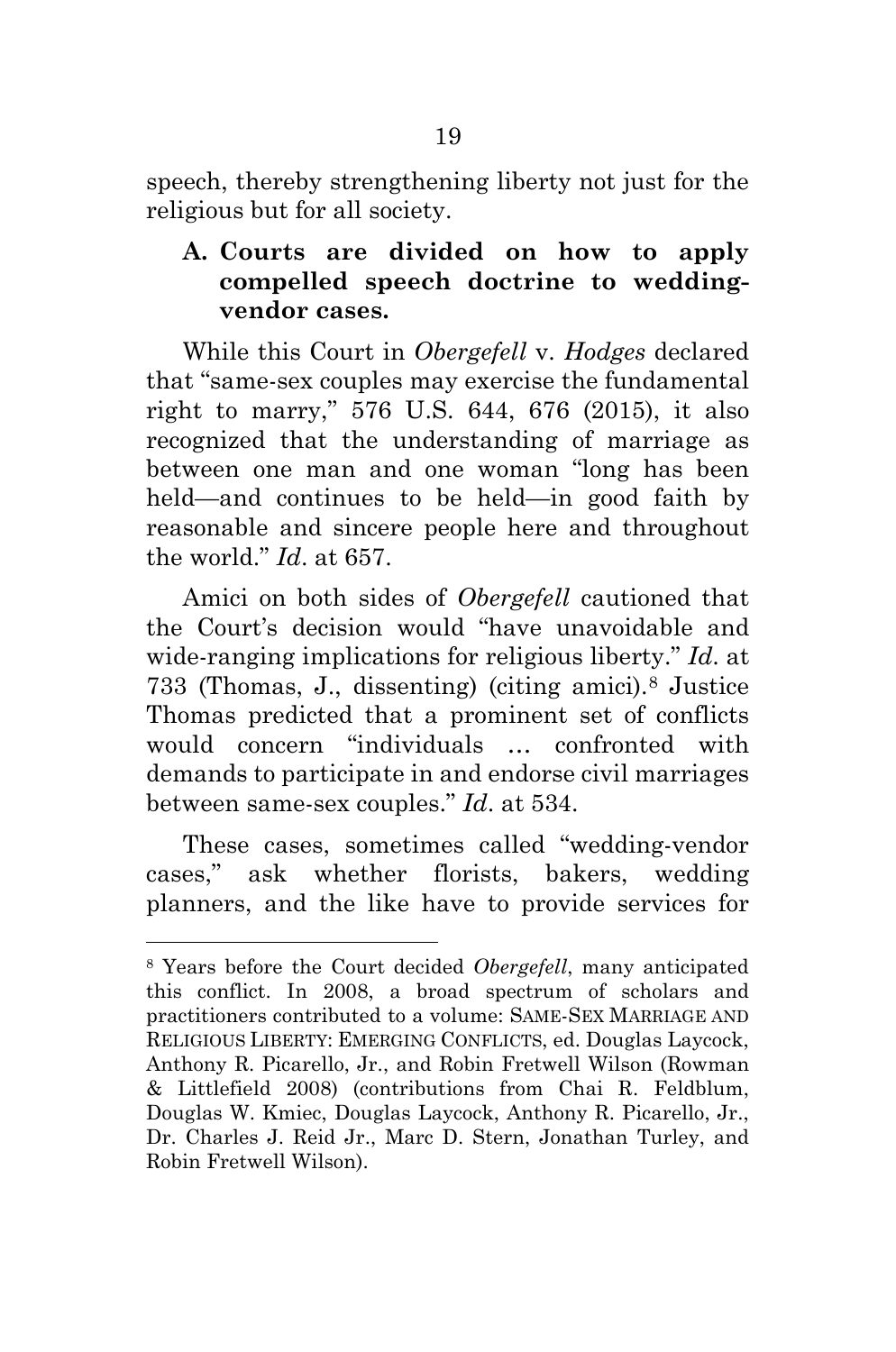same-sex weddings though they "deem same-sex marriage to be wrong … based on decent and honorable religious … premises." *Obergefell*, 576 U.S. at 672.[9](#page-26-0)

This Court decided its first wedding-vendor case, *Masterpiece Cakeshop*, on free exercise grounds. 138 S. Ct. at 1732. It understood then that other "cases like this" would come, and indeed that has come to pass.

In addition to the case now before the Court, the Petition for Certiorari surveys other wedding-vending cases. Pet.Cert.11-18. Its review illustrates the strikingly different conclusions courts have reached about how to balance the government's interests against religious wedding vendors' First Amendment rights:

In the Tenth Circuit (Oklahoma, Kansas, New Mexico, Colorado, Wyoming, and Utah),<sup>[10](#page-26-1)</sup> governments can force artists to speak contrary to their faith even when the artist does not discriminate based on status. In Arizona<sup>[11](#page-26-2)</sup> and the Eighth Circuit (Arkansas, Iowa, Minnesota, Missouri, Nebraska, North Dakota, and South Dakota),<sup>[12](#page-27-0)</sup> governments cannot compel artists to speak contrary to their faith. Meanwhile,

 <sup>9</sup> See also Douglas Laycock, *The Wedding-Vendor Cases*, 41 Harv. J.L. & Pub. Pol'y 49, 53 (2018).

<sup>10</sup> See decision below at Cert.App.1a-103a.

<sup>11</sup> See *Brush & Nib Studio, LC* v. *City of Phoenix*, 448 P.3d 890 (Ariz. 2019).

<sup>12</sup> See *Telescope Media Group* v. *Lucero*, 936 F.3d 740 (8th Cir. 2019).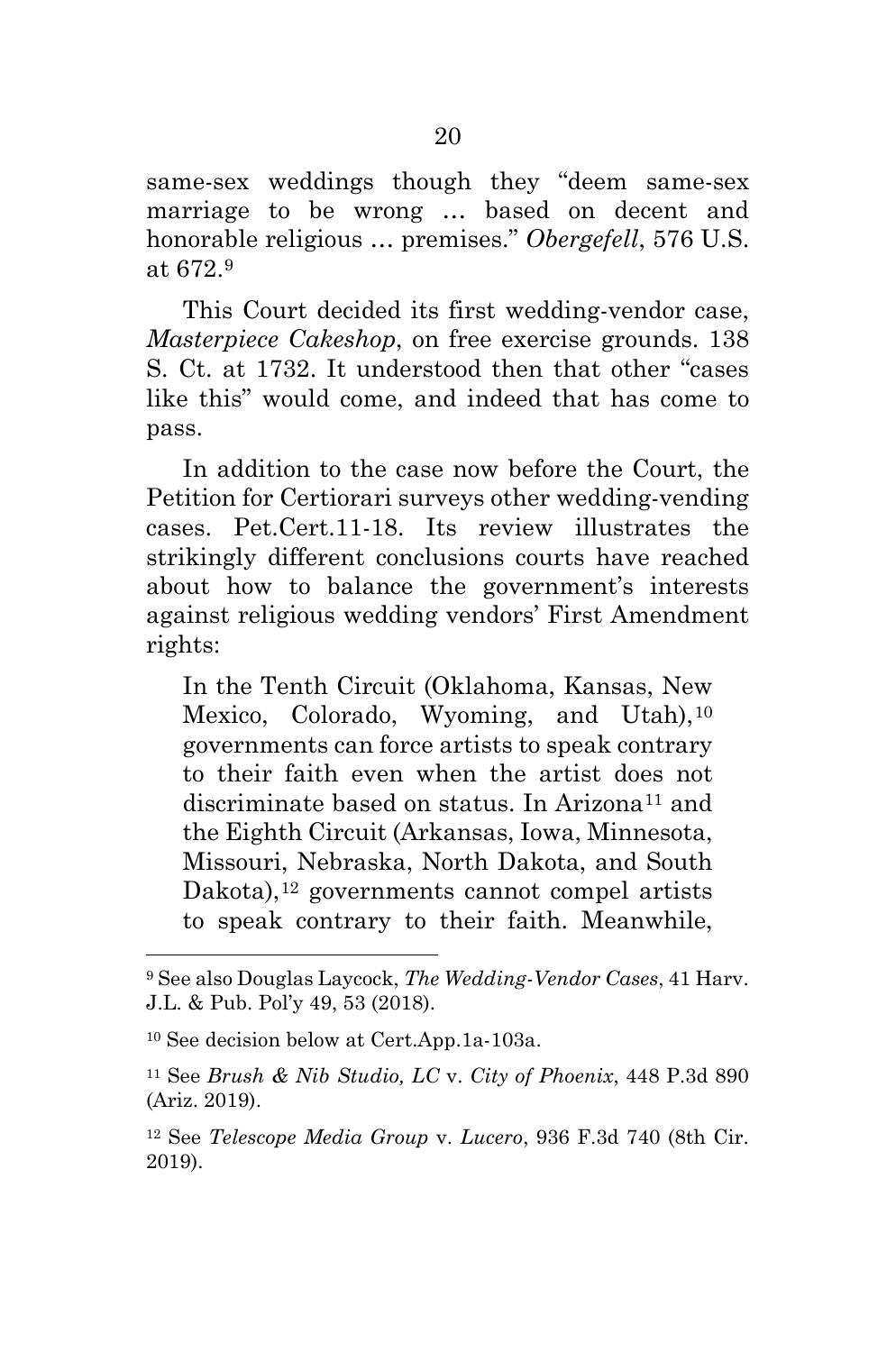artists' work in New Mexico,[13](#page-27-1) Oregon,[14](#page-27-2) and Washington<sup>[15](#page-27-3)</sup> is not even considered "speech" but is instead labeled as conduct if offered for purchase.

Pet.Cert.18.

<span id="page-25-0"></span> $\overline{a}$ 

Petitioners' opening brief shows the stakes have recently grown higher, as "at least 19 states have adopted Colorado's views and are now using the decision below to argue that officials may use publicaccommodation laws to compel artists to speak in violation of their conscience." Pet.Br.9 (citing Mass.Amici.Br. 20, 22, *Carpenter* v. *James*, No. 22-75 (2nd Cir. May 16, 2022)).

*Masterpiece Cakeshop* signaled that these wedding-vendor cases should be "resolved with tolerance, without undue disrespect to sincere religious beliefs, and without subjecting gay persons to indignities when they seek goods and services in an open market." *Masterpiece Cakeshop*, 138 S. Ct. at 1732. Justice Thomas remarked at the time that in these "future cases, the freedom of speech could be essential" to protecting the constitutional rights of those whose conscience and religious convictions require that they dissent from participating in ceremonies enjoyed by others exercising their own constitutional rights as defined by this Court. *Id*. at

<sup>13</sup> See *Elaine Photography, LLC* v. *Willock*, 309 P.3d 53 (N.M. 2013).

<sup>14</sup> See *Klein* v. *Or. Bureau of Labor & Indus*., 410 P.3d 1051 (Or. Ct. App. 2017).

<sup>15</sup> See *State* v. *Arlene's Flowers, Inc*., 441 P.3d 1203 (Wash. 2019).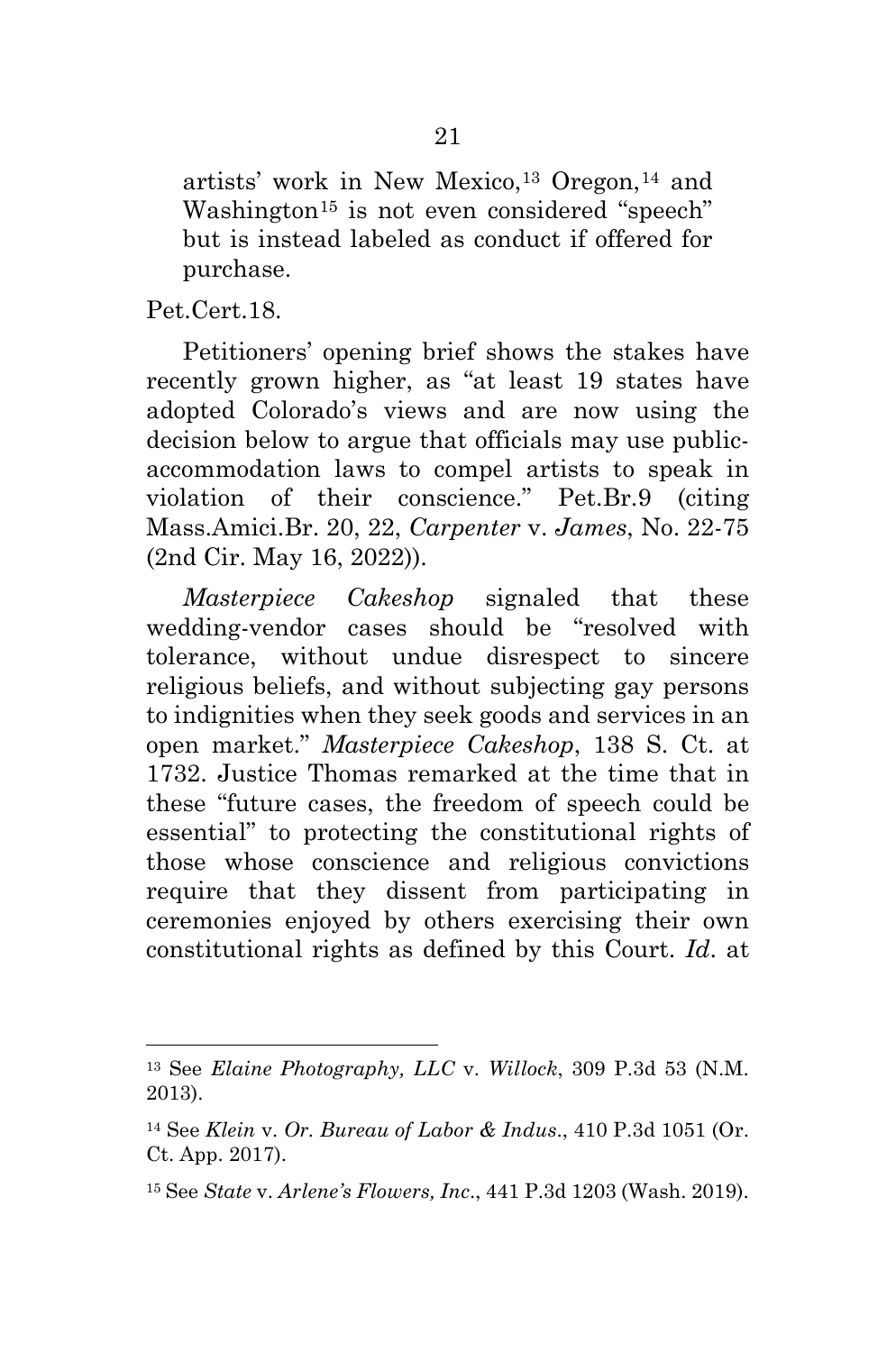1748 (Thomas, J., concurring in part and concurring in judgment).

The Petition for Certiorari shows not only that the compelled speech issues in this case are common but that courts are split on how to strike the balance that *Masterpiece Cakeshop* called for. These considerations were relevant to the Court's decision on the Petition for Certiorari and they should likewise be considered as the Court decides this compelled speech case on the merits.

# **B. A strong compelled speech decision could help alleviate increased polarization along religious and political lines.**

Finally, a robust compelled speech doctrine could be a powerful tonic in the present cultural moment, where social media, cable news shows, and politics have become especially polarizing. Too often, on a wide range of issues, our cultural discourse has taken on an "all or nothing" character: on issue after issue, there is no allowance for any kind of neutral posture.

<span id="page-26-2"></span><span id="page-26-1"></span><span id="page-26-0"></span>To paraphrase this Court's decision in *Obergefell*, it is one thing when this "all or nothing" attitude adheres in private relationships, but it is a different matter "when that sincere, personal opposition becomes enacted law and public policy." 576 U.S. at 672. Unfortunately, however, our politics too often take on this character.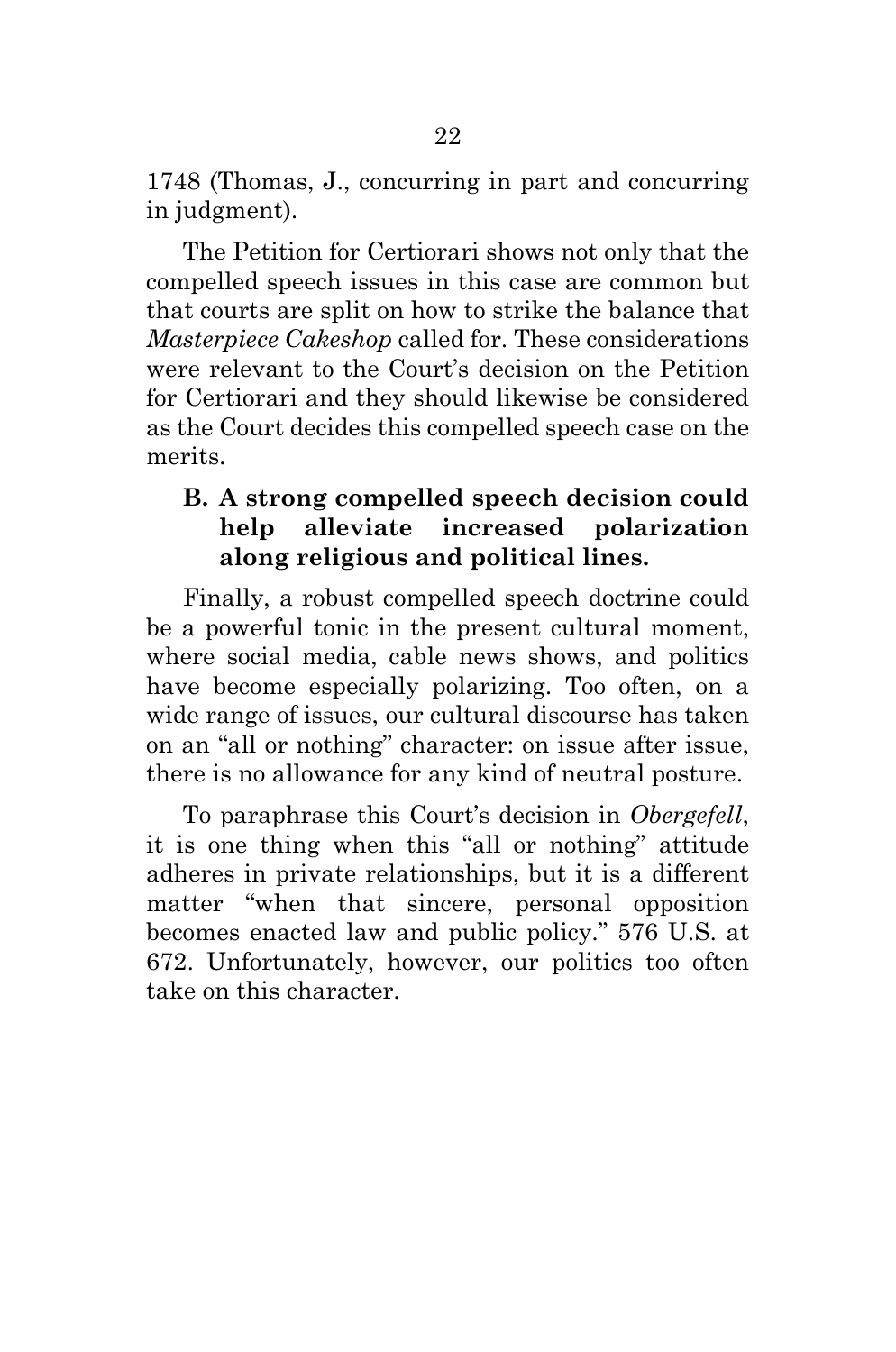Take, for example, the federal contraception mandate $16$  and transgender mandate, $17$  both of which stem from regulations promulgated under the Affordable Care Act. In both cases, regulations eliminated any neutral middle ground and sought to coerce employers and professionals into compliance, regardless of their religious or conscience objections.

Both mandates prompted waves of litigation, where attention has mainly focused on claims under the Religious Freedom Restoration Act. But some religious organizations also brought free speech claims. The contraception mandate prohibited religious employers from "interfer[ing] with" or "influencing" its TPA's decision to facilitate contraceptive access, thus restricting speech "based on its religious content, viewpoint, and motivation." Compl.¶347, *Cath. Benefits Ass'n* v. *Sebelius*, 24 F. Supp. 3d 1094 (W.D. Okla. 2014) (Case 5:14-cv-00240). Similarly, the transgender mandate arguably "violates the Free Speech Clause by prohibiting doctors from expressing some points of view and compelling them to express others." Pls.' Mem. for Prelim. Inj. at 30-33, *Religious Sisters of Mercy* v. *Azar*, 513 F. Supp. 3d 1113 (D.N.D. 2021), available at [https://becketpdf.s3.amazonaws.com/Sisters-of-](https://becketpdf.s3.amazonaws.com/Sisters-of-Mercy-PI-Motion.pdf)[Mercy-PI-Motion.pdf.](https://becketpdf.s3.amazonaws.com/Sisters-of-Mercy-PI-Motion.pdf)

<span id="page-27-2"></span><span id="page-27-1"></span><span id="page-27-0"></span>Finally, as Petitioners note in their opening brief, some public accommodations laws "make political ideology a protected class." Pet.Br.27. Petitioners

<span id="page-27-3"></span><sup>16</sup> See *Little Sisters of the Poor* v. *Pennsylvania*, 140 S. Ct. 2367 (2020).

<sup>17</sup> See *Religious Sisters of Mercy* v. *Azar*, 513 F. Supp. 3d 1113 (D.N.D. 2021).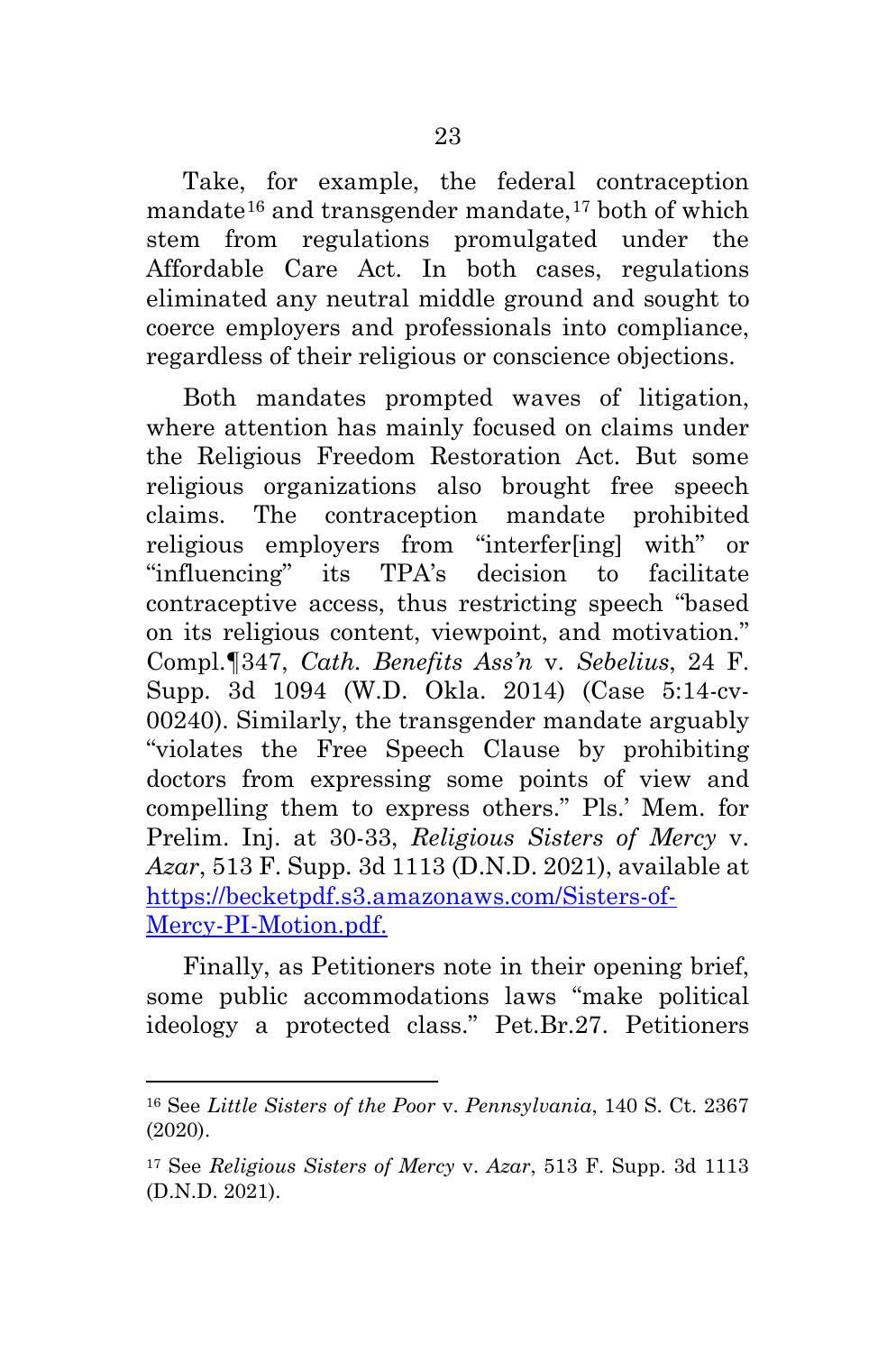rightly warn that the breadth of these laws could allow some jurisdictions to extend this "all or nothing" attitude beyond disputes over sexual identity and morality into broader political disputes.

In this emerging cultural landscape, fraught with heightened sensitivities and incentivized to push for "all or nothing" solutions, protections for free speech seem particularly relevant and important. The compelled speech doctrine in particular seems an important corrective, as it prevents government from "forc[ing] an individual, as part of his daily life … to be an instrument for fostering public adherence to an ideological point of view he finds unacceptable." *Wooley*, 430 U.S. at 715. 705 (1977).

As illustrated above, the Free Speech Clause and the compelled speech doctrine have often been applied by this Court to push back against the excesses of the present moment, to correct government when it intrudes on individual liberties, and to create room for minority voices to breathe. The present case provides an appropriate and especially important opportunity to invoke free-speech protections again to address the ongoing tensions in wedding-vendor cases and in the current cultural context more broadly.